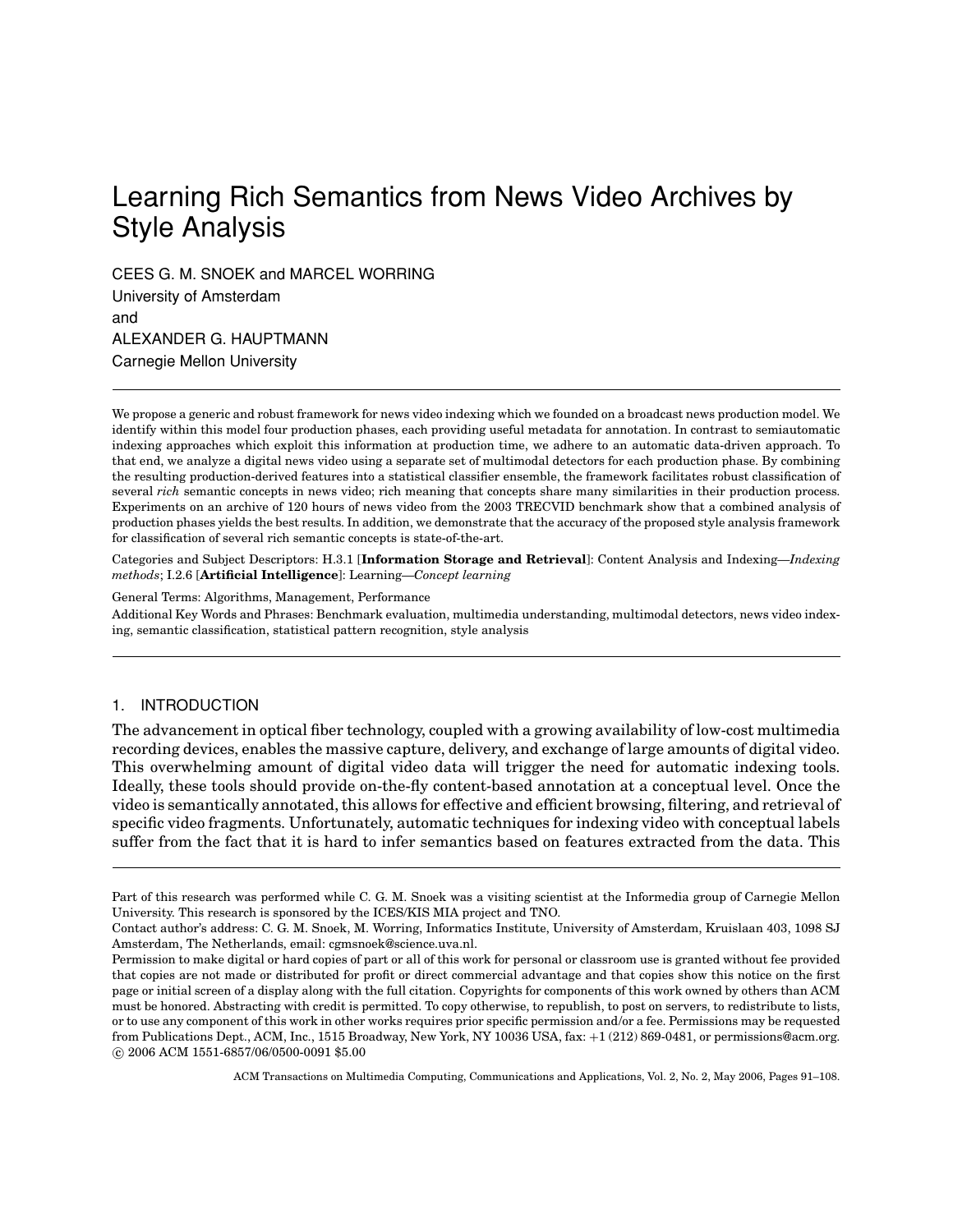

Fig. 1. Relation between content variability and production consistency. Rich semantics have both a high variability in content and a high consistency in production.

*semantic gap* [Smeulders et al. 2000] has hampered the development of a generic index solution. Thus, the progress in content-based multimedia analysis has not kept pace with the multimedia enabling technology push.

To tackle the semantic video indexing problem, two solution paths have emerged. The first road to an effective semantic video index circumvents the problem of mapping features to semantics by actively involving the creator of the video in the annotation process [Barry and Davenport 2003; Davis 2003; Nack and Putz 2004]. While this approach is fruitful for present day video production, it is unsuited for the large amount of digital video stored in video repositories already. In addition, there might be several reasons why authors are unwilling to share valuable production information. Therefore, the second solution path for semantic indexing of video focuses analysis on the raw multimedia data of the final video product. Most work in this direction emphasizes an analysis based on content only. This approach yields adequate results for concepts that are easy to distinguish because of their large similarity in (visual) content, for example, tigers [Smith and Li 1998] and soccer games [Xie et al. 2004]. For concepts that have more variability in their content such as buildings, sporting events, and dialogues, analysis methods based on content only are too fragile. We study a particular class of concepts—we call *rich semantics*—which share many similarities in their production process while being very different content-wise. Both the concepts sporting events and dialogues, for example, are often recorded in different settings but from a fixed camera distance. Rich semantics are illustrated in Figure 1. The question arises whether it is possible to combine the two video indexing approaches by extracting rich semantic concepts from video archives, using features which are related to the entire production process.

Others have also probed whether video production techniques are applicable to the problem of semantic video indexing. There is a large body of work on segmenting feature films and situational comedies into logical story units using techniques from film art [Adams et al. 2002; Hanjalic et al. 1999; Sundaram and Chang 2002; Truong et al. 2005; Vendrig and Worring 2002]. In general, these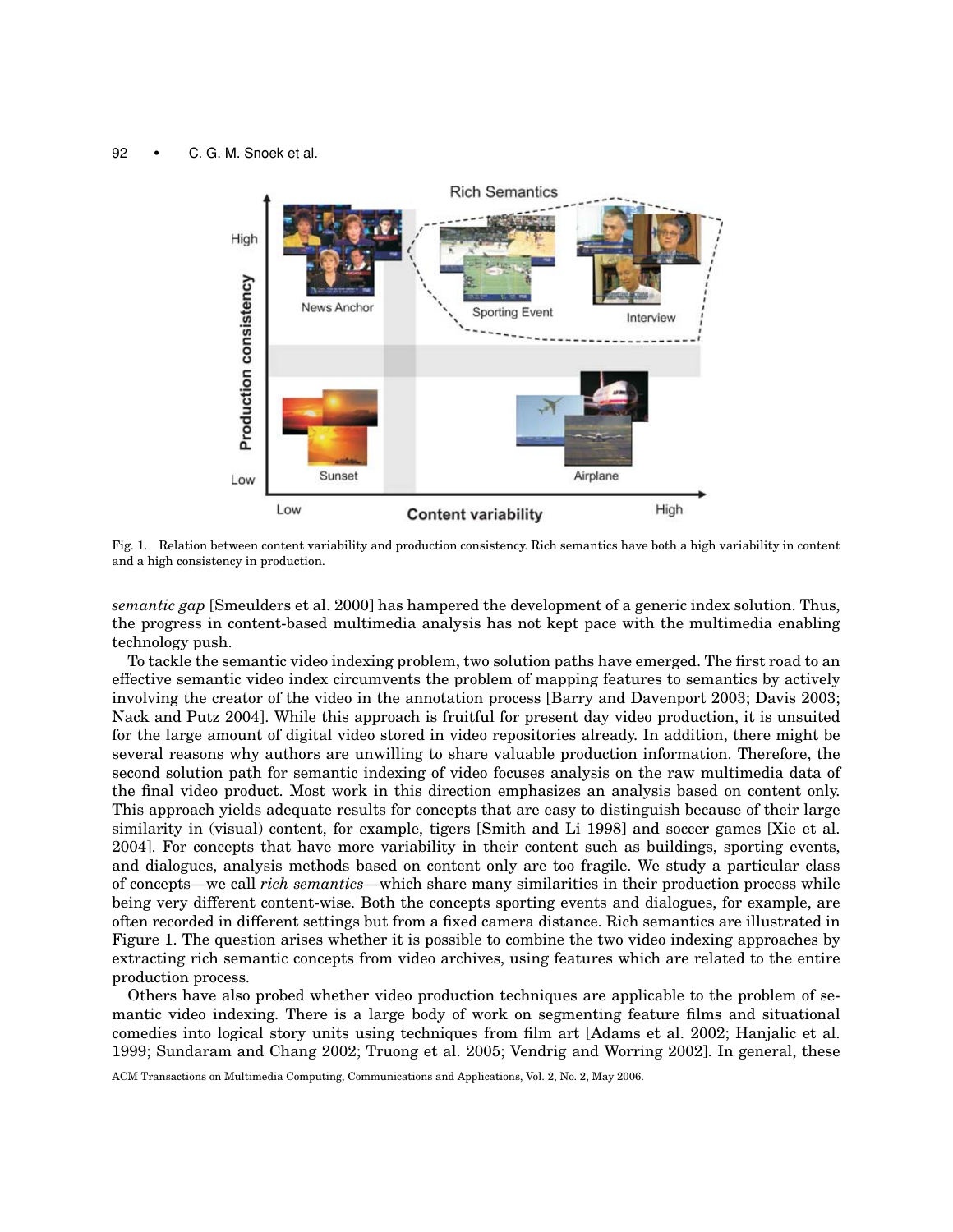approaches demonstrate the feasibility of production-derived features for semantic indexing by focusing on one specific technique from film art only. Then, the authors are able to map features to semantics based on knowledge-based classification rules. In Adams et al. [2002] for example, the authors use *tempo* to identify events and dramatic sections, while in Sundaram and Chang [2002] the 180◦ *rule* is exploited to detect dialogues. However, the generic applicability and robustness of these indexing methods is limited because of their rule dependency.

To cope with both generic applicability and robustness, the focus in semantic video indexing has recently shifted to machine learning based approaches, for example, Naphade et al. [2002], Adams et al. [2003], Amir et al. [2003], Hauptmann et al. [2003], and Snoek and Worring [2005a]. These approaches are able to index video based on a large collection of automatically derived decision rules while exploiting multiple features. This has resulted in increased robustness for automatic classification of various semantic concepts. However, none of these indexing methods use production-derived features.

In this article, we take the idea of using production-derived features for semantic video indexing a step further. We focus on the domain of news video. This class of video adheres to a strict production format, but its content changes on an hourly basis. At the same time, it is also a class of video which is actively archived by several broadcast stations and cultural heritage institutions. To study the problem of semantic news video indexing, we first derive a model of the news video production process. Based on this model, we propose a generic and robust framework for news video indexing. Our framework is generic because we learn various rich semantic concepts in news from a fixed set of features related to the news video production model. The framework guarantees robustness by integrating all productionderived features into a statistical classifier ensemble. The framework is unique in its combined usage of production-derived features and machine learning—we call *style analysis*—for the purpose of generic and robust rich semantic indexing of news video archives.

The organization of the remainder of this article is as follows. First, we discuss related work in more detail. Then, we proceed with a model for news video production in Section 3. We present the style analysis framework for news video indexing in Section 4. We discuss an implementation of the framework in Section 5. An extensive evaluation on the 2003 NIST TRECVID video retrieval benchmark [Smeaton et al. 2003] demonstrating the applicability of our framework is presented in Section 6.

## 2. RELATED WORK IN SEMANTIC VIDEO INDEXING

Initial work on semantic video indexing started with visual analysis only. A good example of this exploratory work is Zhang et al. [1997]. The authors focus on the parsing and indexing of news video. Based on extracted motion features, they are able to classify concepts such as crowds and talking heads. Because of the exploratory nature of this work, experiments are carried out on a small-scale video archive only. In addition, the multimodal nature of news video is ignored.

Large scale news video indexing using multimodal analysis has been pioneered by the Informedia project at Carnegie Mellon University [Wactlar et al. 1999]. Their approach focuses on adapting techniques developed for other domains, like speech recognition, face detection, and natural language processing, into a video indexing and retrieval environment. This has resulted in a news video analysis toolbox that exploits content in a knowledge-based fashion. The current system is shifting towards the usage of more advanced learning schemes [Hauptmann et al. 2003]. However, production-derived features are still largely ignored.

Naphade et al. [2002] were among the early adopters of advanced pattern recognition techniques for semantic classification of video. In Naphade et al. [2002] they propose to model semantic concepts through probabilistic detectors, for example, airplane, skydiving, and bird detectors. The authors refer to these concept detectors as multijects. Integration of multijects into a network representation, referred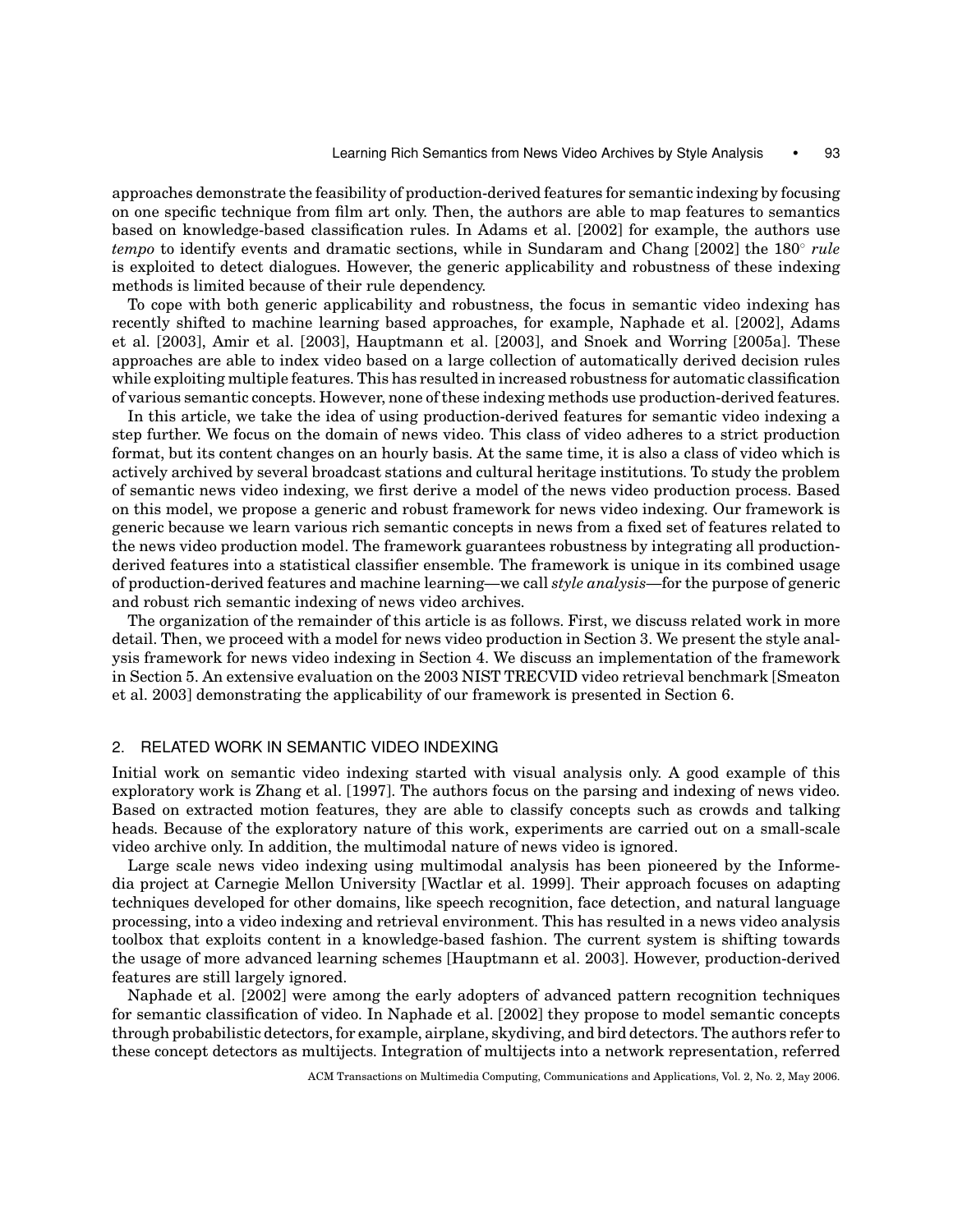to as Multinet, allows inferring contextual semantics, for example, outdoor is based on detection of vegetation and sky. By combining the individual probabilities of all multijects into a Multinet using factor graphs [Naphade et al. 2002], the framework is applicable to all sorts of multimedia data and a variety of semantic indexes. However, the experiments only consider visual concepts related to the setting of the multimedia data such as rocky terrain, body of water, and forestry. This indicates that this method is mostly suited for nonrich semantics.

An extended and truly multimodal version of Naphade et al. [2002] was presented in Adams et al. [2003] Amir et al. [2003], now as part of the IBM Research TRECVID contribution. Here, the Multinet is one of the final classifiers in a pipeline of analysis steps that exploits various machine learning and multimodal integration schemes. The pipeline starts with a set of standard and semantically poor image, audio, and textual features. Based on these features the pipeline then generates several unimodal statistical models for a lexicon of 64 semantic concepts. For integration of modalities and models at the concept level, Ensemble Fusion, amongst others, is applied. This fusion scheme includes normalization of confidence scores, several combiner functions, and parameter optimization (see also Tseng et al. [2003]). All multimodal concepts then serve as the input for the Multinet that uses the combination of concepts for a final semantic classification. This approach has demonstrated good results on the concept detection task of the NIST TRECVID benchmark. Despite this success, we identify some limitations in the current pipeline approach. First, at its core the system exploits a small set of semantically poor content features. This set still focuses on visual concepts. It is therefore not surprising that one of the concepts for which the authors had poor performance was female speech. Modality integration by combining classifier models at the concept level is another limitation of the pipeline approach, as it neglects the important issue of synchronizing the various modalities. Finally, the approach ignores production-derived features. Hence, the current pipeline approach is not optimal for the detection of rich semantic concepts in news video.

A framework for synchronization of multiple modalities and the inclusion of temporal clues was proposed in Snoek and Worring [2005a]. Viewing the result of individual detectors as time intervals allows for the combination of various detectors into a common representation. The proposed representation exploits interval relationships and facilitates classification of semantic events in soccer and news using several pattern recognition methods. A drawback of the presented framework is that it largely ignores production-derived features.

Combining the previously described, by explicitly modeling multimodal production-derived features into a machine learning framework, we are able to detect rich semantics in large-scale news video archives more accurately.

#### 3. NEWS VIDEO PRODUCTION MODEL

To arrive at a style analysis framework for news video indexing, we first consider broadcast news production. A news video is the work of an author who conceives an initial idea for news coverage and finally produces a result, semantically reflecting this idea as well as possible. To communicate a semantic intention by means of a video, an author has an arsenal of techniques to choose from [Boggs and Petrie 2000; Bordwell and Thompson 1997]. The choice for a specific set of techniques is restricted only by the imagination of the author and the format of the news video to be produced.

In practice, the author will not make all possible technical decisions in isolation. The author relies for specific tasks on a production team of specialists. For the general domain of professional video, people distinguish between the *preproduction* phase, the *production* phase, and the *postproduction* phase in the creation process [Bordwell and Thompson 1997; Davis 2003; Nack and Putz 2004]. The production phase can be specified further into a production *design* phase and a production *recording* phase [Bordwell and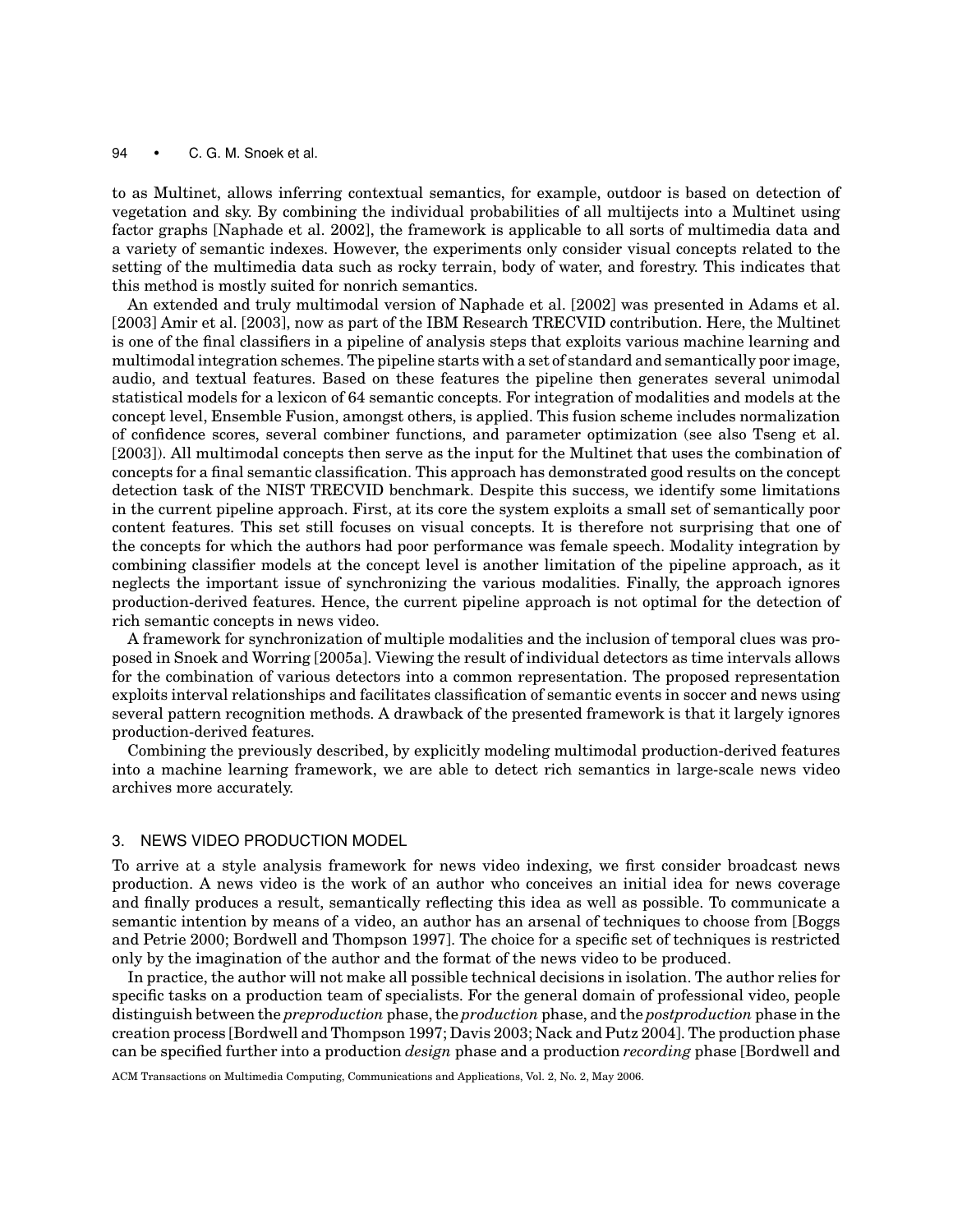Thompson 1997]. Thus, we identify the following four phases for news video production:

—*Preproduction*: identification of news topics and production planning;

- —*Production design*: provision of guidelines for the arrangement of setting, objects, and people;
- —*Production recording*: shooting of the audiovisual material;

—*Postproduction*: editing of audiovisual footage and adding of special effects;

The blueprint of any news broadcast is the production planning, as prepared in the preproduction phase. In this phase, several journalists identify news topics of interest. Guided by the preproduction phase, the production design phase defines the content of a news video by arranging people, objects, and setting, where possible. Choices for the news studio include the number of anchors, decoration of the studio, and type of weather map. However, production design is not limited exclusively to studio design, for example, for outdoor footage care is taken in posting reporters on the right spot. The production recording phase guides the capturing of the news video content into a multimedia format. One recording team works in the studio and another one on location. Both teams take care of specific recording circumstances such as camera framing, lightning, and the balance and combination of microphones. The editor is responsible for the assembly and synchronization of individual pieces in the postproduction phase. The editor assures that the voiceover of the reporter is in line with the visible content. In addition, the task of the editor is to add descriptive information to the news video in the form of overlayed text. The author is responsible for the complex interplay of all production phases to communicate a semantic intention within the news video.

As observed by Nack and Putz [2004], each broadcast news production phase provides useful metadata. An author may exploit this information for rich semantic annotation of broadcast news at production time. Unfortunately, creation of daily news episodes is often a once-only production. As a consequence, precious metadata is lost when it is not immediately stored. This is often the case for news episodes already archived in repositories. For rich semantic indexing of news video archives, a datadriven analysis is the only viable alternative.

#### 4. A STYLE ANALYSIS FRAMEWORK FOR NEWS VIDEO INDEXING

#### 4.1 Style Detectors

A broadcast news episode is the result of an authoring process. Hence, analysis of news video should focus on its author-driven production process. Since a news video is often available in a raw data format only, we need to identify as many of the production choices as possible using detectors. The creative choices made during the video production process are commonly referred to as the author's style [Boggs and Petrie 2000]. Therefore, we refer to detectors that aim to reconstruct production choices as *style* detectors. We group these detectors into four sets based on the phases identified for news video production in Section 3. We cannot analyze phases directly from the data. Therefore, a style detector can, at best, approximate the result of each creative phase involved in news video production. Thus, we analyze a news video using four sets of style detectors which are related to the entire author-driven production process.

The layout results after the editor is finished with the news video in the postproduction phase. Therefore, the first set of style detectors we use for analysis are *layout* detectors. We follow our previous work, Snoek and Worring [2005b], for its definition:

*Definition* 4.1 *Layout Detectors*. Layout detectors are the set of style detectors  $\mathcal{L}$  that yields an approximation of the sensor shots, transition edits, and special effects of a news video.

As layout is modality-specific, the set of layout detectors is limited by the number of modalities involved. Examples of layout detectors include, but are not limited to, shot segmentation, tempo, overlayed text,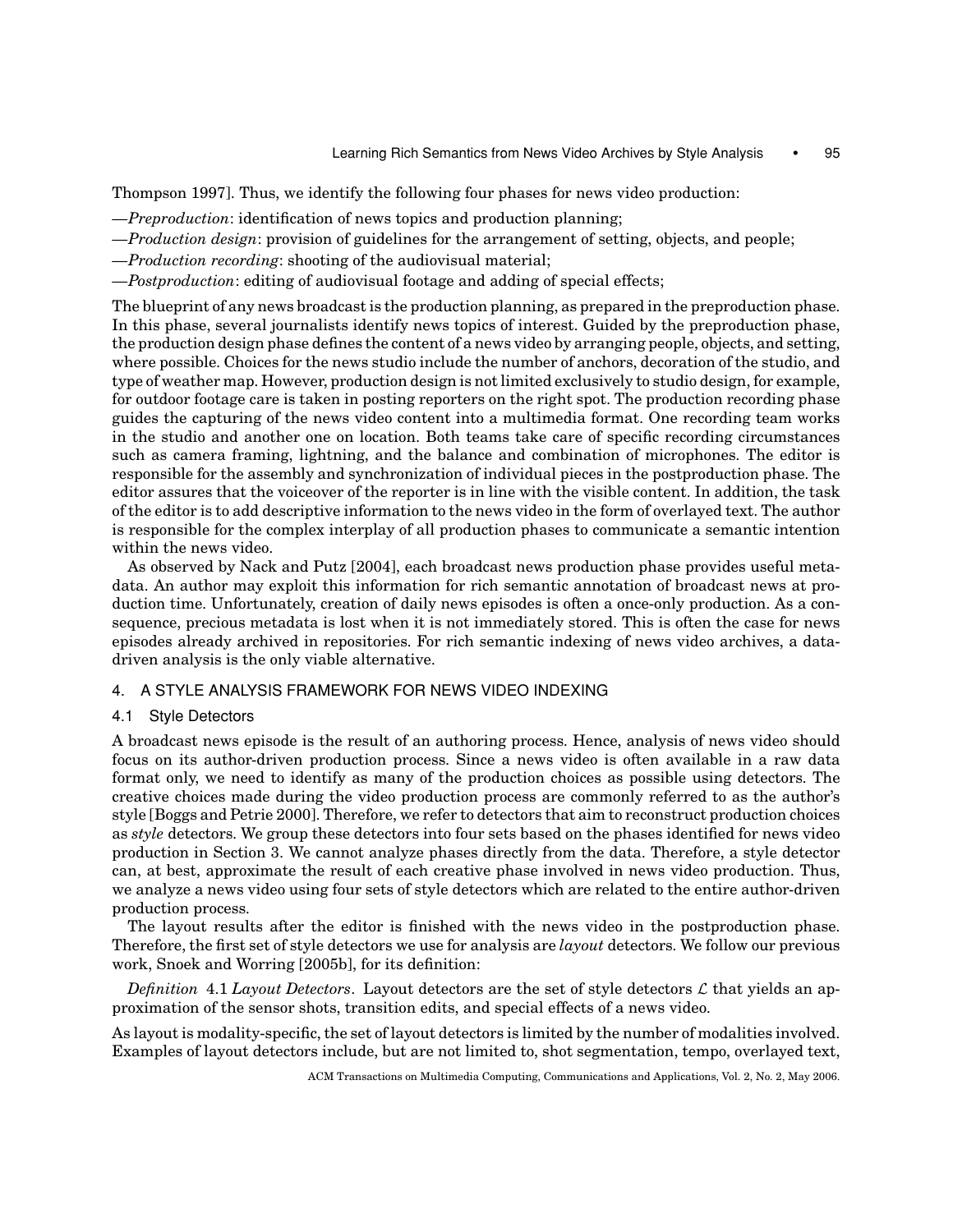and voiceovers. When an editor chooses to use a special effect, this has no consequences for the sensor shot used. Thus, for layout, detectors for various editing elements act independently of each other.

In the production recording phase, people use sensors like cameras and microphones to capture the content into a multimedia format. Furthermore, they use devices that influence the capture, like lightning and color filters. Hence, the second set of style detectors we use for analysis are *capture* detectors. We define:

*Definition* 4.2 *Capture Detectors*. Capture detectors are the set of style detectors T that yields an approximation of the recording parameters used to transfer an observed scene into the sensory format of a news video.

Like layout detectors, the number of possibilities for capture detectors are bounded, but this time by the degrees of freedom of the recording sensors and devices. For camera and microphone sensors, examples include their distance, angle, and motion. The fact that the production recording unit applies a specific camera movement does not limit the choice for a certain color filter. Hence, the individual capture detectors are again independent of each other.

The production design defines the 3D content world of a news video. The content is obtained by arranging people, objects, and setting. For its detection we rely on *content* detectors. We define:

*Definition* 4.3 *Content Detectors*. Content detectors are the set of style detectors C that yields an approximation of the people, objects, and setting appearing in a news video.

In contrast to layout and capture detectors, the set of possible content detectors is unlimited in theory (see Snoek and Worring [2005b] for an overview). Examples of content detectors include face detectors, specific object detectors, and explosion sound detectors. Because of the numerous possibilities for content detectors, a dependent combination may exist. Consider, for example, a news topic on the problems of foreigners in a particular country, where people and setting are clearly dependent. In general, however, we assume content detectors act independently of each other.

For news video archives the production planning of individual episodes is seldom available. At the same time, however, their reconstruction based on raw data seems almost impossible. We need a means to enhance or limit the number of possible semantic interpretations of a news video segment. As an estimate of the preproduction phase, we therefore exploit the notion of context [Dey 2001; Dourish 2004]. We rely on *context* detectors for its detection. We adapt the definition of Dey [2001] and define:

*Definition* 4.4 *Context Detectors*. Context detectors are the set of style detectors S that yields an approximation of the information that can be used to characterize the situation of a rich semantic concept in news video.

Similar to content detectors, the possibilities for context detectors are unrestricted. We again refer to Snoek and Worring [2005b] for a general overview. Examples of context detectors for news include indoor detectors, reporter detectors, and commercial detectors. For context detectors a dependent combination may also exist; but we assume that context detectors act independently of each other in the analysis.

A style detector-based analysis of production phases results in the mapping of a news video to the detector set  $\{\mathcal{L}, \mathcal{C}, \mathcal{T}, \mathcal{S}\}$ . As an author exploits all production phases to communicate a semantic intention, the individual style detectors need to be combined into a common representation. This involves synchronization, since detector results from the various modalities are not necessarily aligned. Synchronization has largely been ignored in video indexing literature. It is typically solved by aligning all detection results to a camera shot layout segmentation, although better schemes exist [Snoek and Worring 2005a]. For style analysis, we define: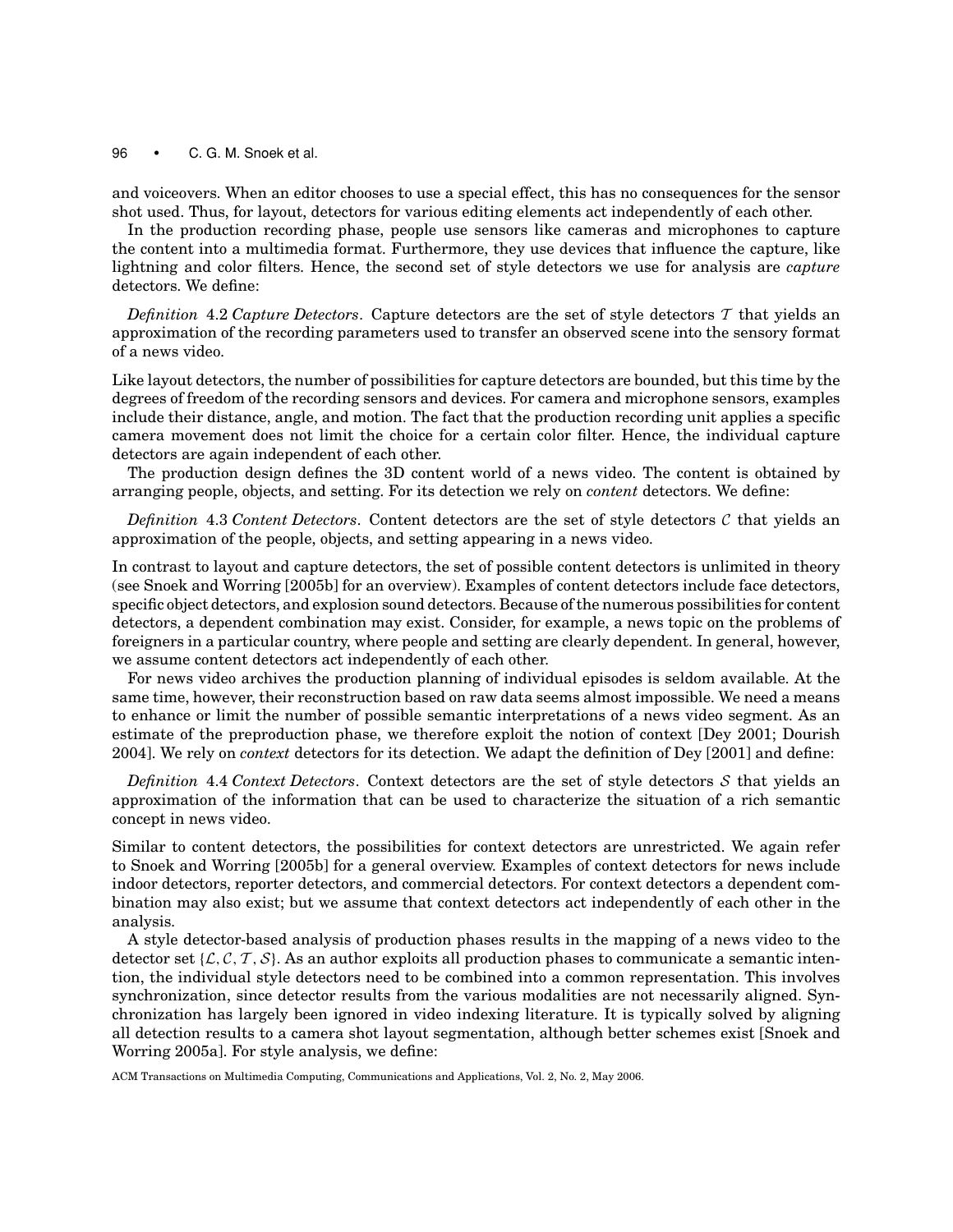*Definition* 4.5 *Style Vector*. A style vector is a vector *si* that contains the synchronized result of the detector ensemble  $\{\mathcal{L}, \mathcal{C}, \mathcal{T}, \mathcal{S}\}\$ , with the desired property that individual components are independent, where *i* indicates the segmentation used.

The style vector, resulting from the synchronization and concatenation of individual detectors, contains production-derived features from the entire broadcast news creation process. It forms the basis for the generic and robust learning of rich semantics from produced news video.

## 4.2 Semantic Classifier

We perceive detection of rich semantics from production-derived features as a supervised pattern recognition problem. We aim to detect a rich semantic class  $\omega$  based on an ensemble of independent style detectors, represented in a style vector  $\vec{s}_i$ , using the probability  $p(\omega|\vec{s}_i)$ . This requires a classifier combination scheme. This scheme combines the results of several independent classifiers or detectors that solve the same task. However, there is no reason to assume that the same technique cannot be used to combine classifiers that do not solve the same task *per se*, but are related semantically, that is, they share the same author intention. Except for trivial cases, detectors are imperfect and generate both false positive and false negative results. Hence, in terms of statistical pattern recognition, we consider each individual style detector to act as a *weak classifier*. A classifier ensemble benefits from the synergy of a combined use of weak learners, resulting in improved performance. This is especially the case when the various classifiers are largely independent [Jain et al. 2000]. Since we have designed  $\vec{s}_i$  as an ensemble of independent style detectors, a classifier combination scheme is a natural choice for learning rich semantics from news video.

The classifier combination scheme yields a style model which is applicable to any news video archive. However, the discriminatory power of the style model increases by restricting the archive for which a model is developed. One can achieve restriction by limiting the news archive to a specific channel, author, or both. We define:

*Definition* 4.6 *Style Model*. A style model is a model resulting after applying a classifier combination scheme to a set of style vectors.

In literature various classifier combination schemes exist, for example, bagging [Breiman 1996], boosting [Schapire 1990], and stacking [Wolpert 1992]. Bagging and boosting resample a data set to obtain an ensemble (or series) of independent classifiers. They differ from stacking schemes in the way they combine the individual results. Both bagging and boosting focus on the data and exploit independence by combining classifiers that are trained on different samples of the set. In contrast, stacking focuses on the classifiers. This classifier combination scheme uses the output labels of individual classifiers as input features for a *stacked* classifier which learns how to combine the reliable classifiers in the ensemble and makes the final decision. Because a style vector is composed of independent style detectors, an assurance for independence exists and there is no need for resampling. Hence, for our purpose, that is, the detection of rich semantics, stacking is a good choice.

The probabilistic output  $p(\omega|\vec{s})$  obtained from a stacked classifier allows us to define new context detectors. Suppose we construct a style model for the detection of political reporters in broadcast news using *n* style detectors for each style vector. When we apply this model to a set of shot-segmented news broadcasts, it results in a probability of occurrence of political reporters for each shot. We can then add this concept, together with its probability, as a context detector and use it for a style model containing  $n+1$  style detectors for each style vector, which detects segments where a politician speaks on a topical subject. Besides positive correlation, negative correlation is also helpful as a context detector. It aids in preventing false positive classification of semantically different concepts that share similarity in their production process, for example, political and financial reporters. Moreover, it can be exploited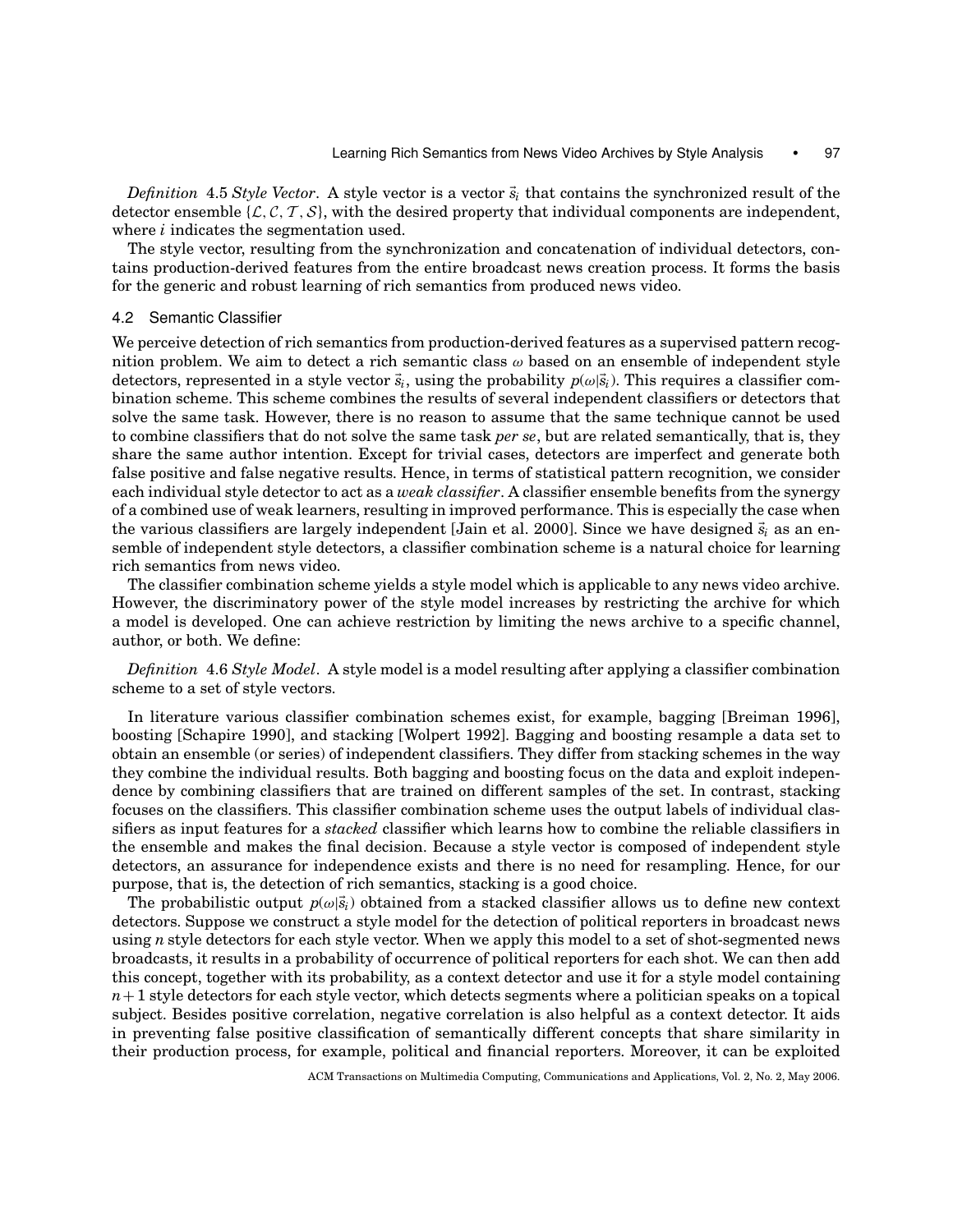

Fig. 2. Style analysis framework for news video indexing.

for the detection of rich semantics that are defined by what it is not, for example, nonpolitical news events. Note that by iteratively adding concepts to the style vector in the form of context detectors, some independence is lost. As this only involves a small fraction of all detectors in the ensemble, we do not consider it a problem. The order in which context detectors are added to the style vector can be defined by domain knowledge, experimentation, or feature selection techniques [Jain et al. 2000].

Summarizing the aforementioned, we aim to learn rich semantic concepts from news video using a restricted set of style detectors which addresses aspects of the entire broadcast news production process. The semantic classifier used for detection of rich semantics exploits supervised learning in combination with stacking. The complete style analysis framework for indexing news video, in terms of rich semantics, is shown in Figure 2.

#### 5. AN EXPERIMENT ON A NEWS VIDEO ARCHIVE

We participated in the 2003 NIST TRECVID video retrieval benchmark [Smeaton et al. 2003] to demonstrate the applicability of our framework for automatic concept detection. The news video archive for the 2003 benchmark totaled 120 hours of ABC World News Tonight and CNN Headline News from the first half of 1998.<sup>1</sup> NIST split the archive into an equally sized training and test set, each containing about 60 hours of produced news video in MPEG-1 format. Together with the video archive came automatic speech recognition results donated by LIMSI [Gauvain et al. 2002]. CLIPS-IMAG [Quénot et al. 2002]

<sup>&</sup>lt;sup>1</sup>We ignore the 13 hours of C-SPAN video from the official 2003 TRECVID benchmark data set in our experiments, since these are not related to the news domain.

ACM Transactions on Multimedia Computing, Communications and Applications, Vol. 2, No. 2, May 2006.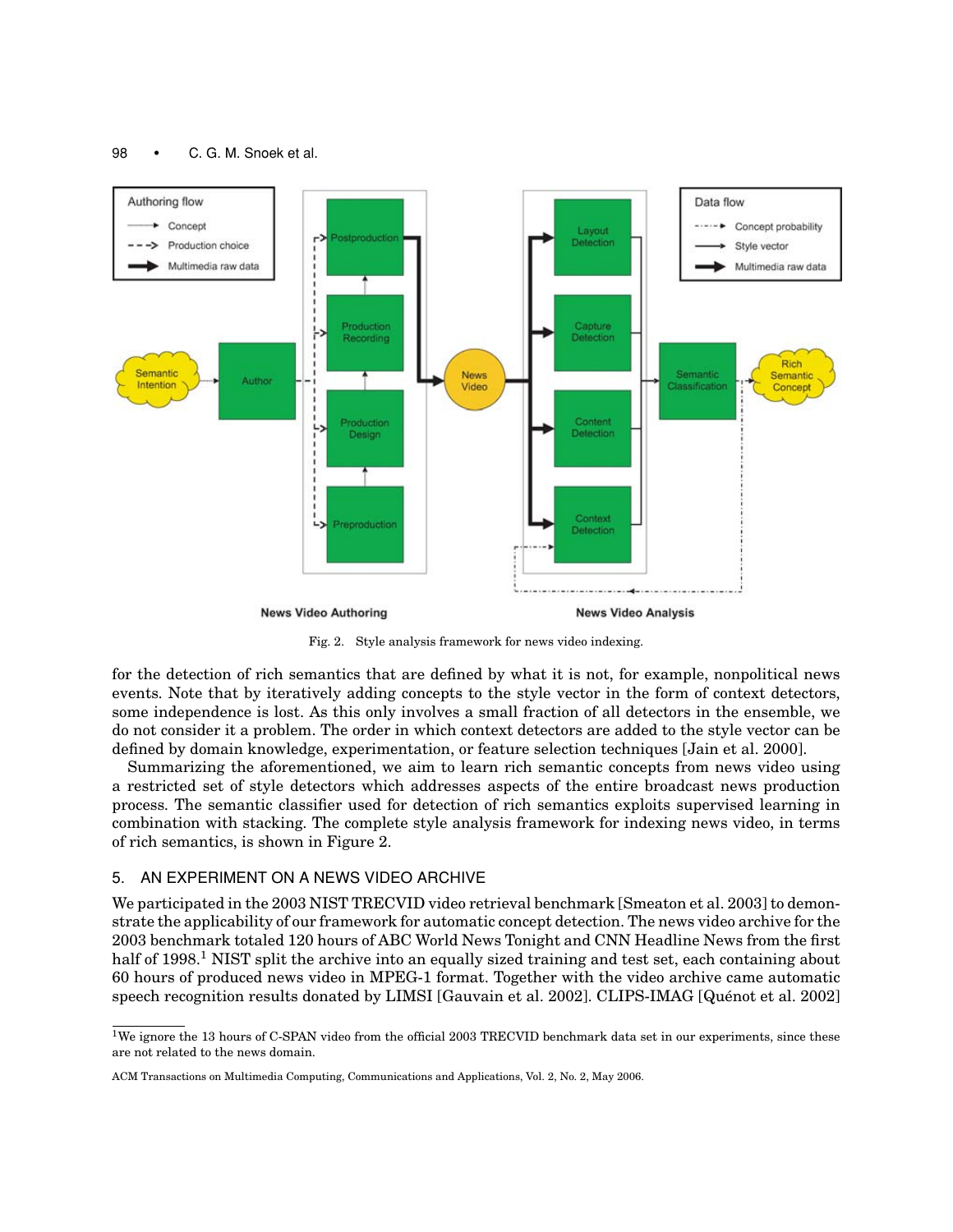provided a camera shot segmentation. These shots serve as the basic unit of testing and performance assessment within the TRECVID benchmark.

In total, 17 semantic concepts were defined by NIST to be detected in this archive. Most concepts can be classified as content-based, relating to setting, objects, and people. We focus our evaluation on the classification of rich semantic news concepts which share many similarities in their production processes, namely: *news subject monologue*, *nonstudio setting*, *sporting event*, and *weather news*. To show the limitations of the framework, we also include results for two nonrich semantic concepts, that is, *aircraft* and *vegetation*. NIST defined all concepts as follows [Smeaton et al. 2003]:

- —*News subject monologue*: The segment contains an event in which a single person, a news subject not a news person, speaks for a long time without interruption by another speaker. Pauses are acceptable if short;
- —*Nonstudio setting*: The segment is not set in a TV broadcast studio;
- —*Sporting event*: The segment contains video of one or more organized sporting events;
- —*Weather news*: The segment reports on the weather;
- —*Aircraft*: The segment contains at least one aircraft of any sort; and
- —*Vegetation*: The segment contains living vegetation in its natural environment.

Note that the interpretation of concept definitions is subject to manual judgment as performed by NIST. We automatically detect all six concepts, in a generic fashion, using an implementation of the style analysis framework.

#### 5.1 Semantic Classifier Implementation

As a stacked semantic classifier we chose the support vector machine (SVM) [Vapnik 2000; Chang and Lin 2001], which is known to be a stable classifier for various classification problems. In addition, it has also proven to be a good choice in a multimodal video indexing setting [Adams et al. 2003; Snoek and Worring 2005a].

As the SVM adheres to a supervised learning paradigm, we needed positive examples for every concept under consideration. We manually labeled a subset of the training set, of about 24 hours in total, to obtain these examples for each semantic concept.

We performed a parameter search for each concept to optimize the settings for the SVM in our classification scheme. This parameter search accounts for balancing positive and negative examples. In addition, it optimizes the classifier, in case the data is not perfectly separable, using so-called slack variables [Vapnik 2000]. Both data balancing and the use of slack variables are required for the detection of rich semantics, since rich semantics are never evenly balanced in the data and never perfectly separable. We used ten-fold cross validation [Jain et al. 2000] on the training set for the parameter search.

To allow for the combination of style models, we converted the classification result of the SVM, that is, the margin, to a calibrated result. Ideally, we would have a posterior probability  $p(\omega|\vec{s_i})$  that given an input style vector  $\vec{s}_i$ , returns a confidence value for a particular class  $\omega$ . But the model-dependent output of an SVM, γ (*si*), is not a probability. A popular and stable method for SVM output conversion was proposed in Platt [2000]. This solution exploits the empirical observation that class-conditional densities between the margins are exponential; therefore, the author suggests a sigmoid model. We apply the output of this model in our classifier architecture. This results in the following posterior probability:

$$
p(\omega|\vec{s}_i) = \frac{1}{1 + \exp(\alpha \gamma(\vec{s}_i) + \beta)} \tag{1}
$$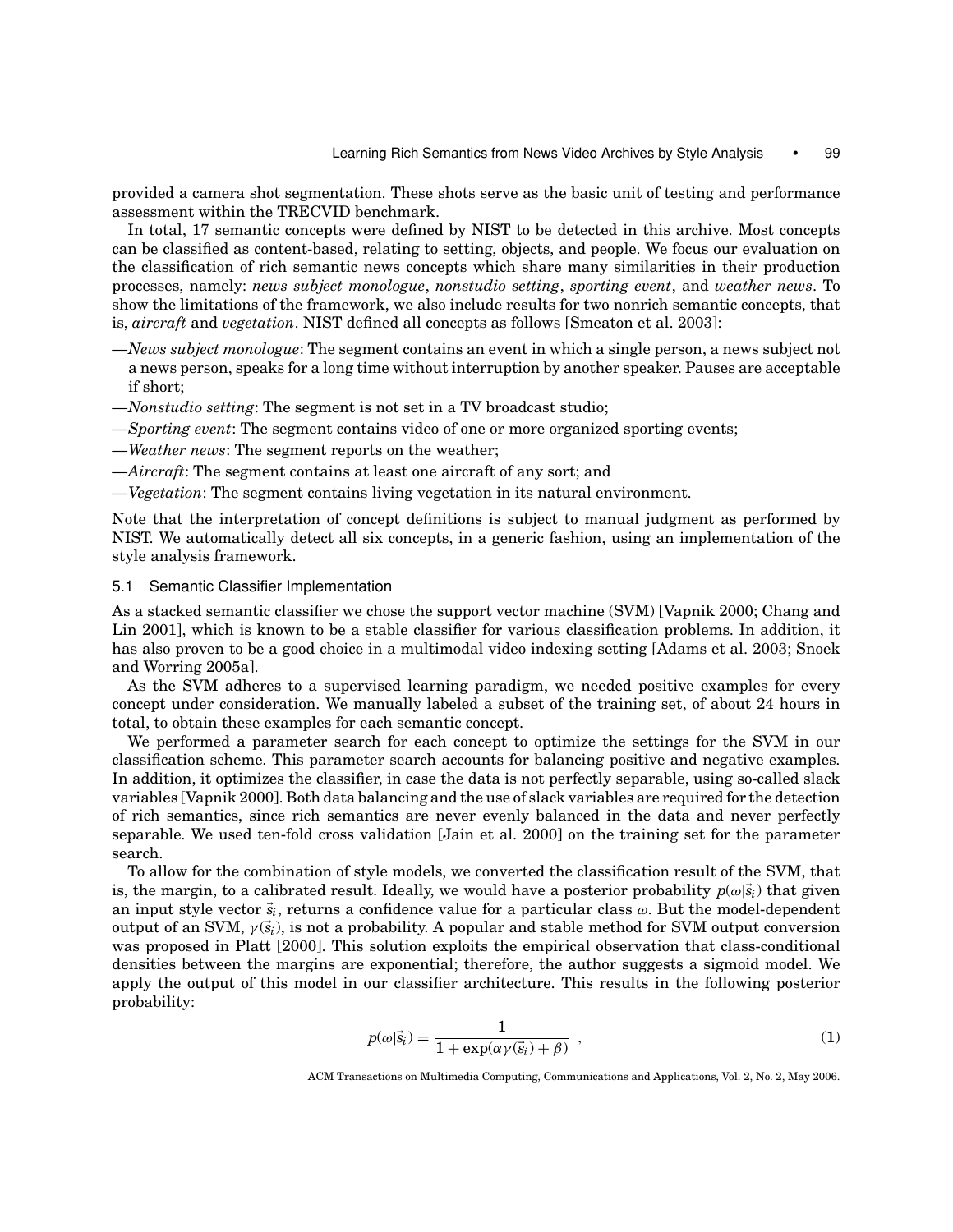where the parameters  $\alpha$  and  $\beta$  are maximum likelihood estimates based on the training set [Platt 2000]. The stacked SVM allows for semantic classification using the probabilistic output  $p(\omega|\vec{s}_i)$ .

#### 5.2 Style Detector Implementation

For all four production phases discussed in Section 3, style detectors were developed. We do not claim to be complete in the current set of detectors; rather, we advocate that for each of the four production phases style, detectors should be included. We selected the style detectors based on established observations from years of media science research, for example, Boggs and Petrie [2000] and Bordwell and Thompson [1997], which also provide suggestions for additional detectors that could be added to the style analysis framework. The current set largely builds upon the Informedia news video analysis toolbox, which has proven its utility in the news domain in previous work [Wactlar et al. 1999; Hauptmann et al. 2003]. We chose to make the output of all style detectors discrete using an ordinal scale, as this is known to have a positive effect on SVM performance [Chang and Lin 2001]. Moreover, this weakens individual detector classifiers even more, which has a positive side effect on the classifier combination scheme. To make detectors discrete we used two procedures. On the numerical output, thresholds were applied. We mapped categorical output to a discrete number. We optimized all detectors and thresholds based on experiments using the training set. We synchronized all discrete detector results, referred to as production-derived features, to the granularity of the provided shot segmentation. We refer to the electronic appendix for specific implementation details of all style detectors.

For the layout  $\mathcal{L}$ , the length of a camera shot was used as a feature that characterizes tempo [Adams] et al. 2002]. The presence of overlayed text, added by the editor at production time, was detected by a text localization algorithm [Sato et al. 1999]. A microphone segmentation using speech and silence detection was based on the results provided by the LIMSI speech detection system [Gauvain et al. 2002]. We obtained a voiceover detector by combining the speech segmentation with the camera shot segmentation. The total set of layout detectors is given by:  $\mathcal{L} = \{shot \ length, \ overlap{over} \ event{order} \}$ *voiceover*}.

On the content  $\mathcal{C}$ , a frontal face detector [Schneiderman and Kanade 2004] was applied to detect people. For each analyzed frame in a shot we counted the number of faces, and for each face we derived one of seven possible locations. In addition, we measured the average amount of object motion in a camera shot [Snoek and Worring 2005a]. Based on speaker identification [Gauvain et al. 2002] we were able to identify each of the three most frequent speakers. Each camera shot was checked for the presence on the basis of speech from one of the three. For all semantic concepts under consideration, we learned a list of positive and negative correlated keywords using the training set. Stopwords were removed using SMART's English stoplist [Salton and McGill 1983]. Based on the fraction of positive or negative keywords in the text associated with every shot, we labeled a shot as positively correlated, negatively correlated, or undecided. Text strings recognized by using video optical character recognition [Sato et al. 1999] were checked on length and used as input for a named entity recognizer [Wactlar et al. 1999]. The total set of content detectors is given by: C = {*faces, face location, object motion, frequent speaker, positive keywords, negative keywords, overlayed text length, video text named entity*}.

From the size of detected faces [Schneiderman and Kanade 2004] the camera distance used for capture  $\tau$  was computed. We distinguished between seven types of camera distance, ranging from extreme long shot to extreme closeup. When no face was detected the camera distance was set as unknown. In addition to camera distance, several types of camera work were detected [Baan et al. 2001], for example, pan, tilt, zoom, and so on. Each camera work feature was either present or not. Finally, for capture we also computed the amount of camera motion [Baan et al. 2001], which was either high, medium, or low. The total set of capture detectors is given by:  $\mathcal{T} = \{ \text{corner a distance}, \text{ camera work}, \}$ *camera motion*}.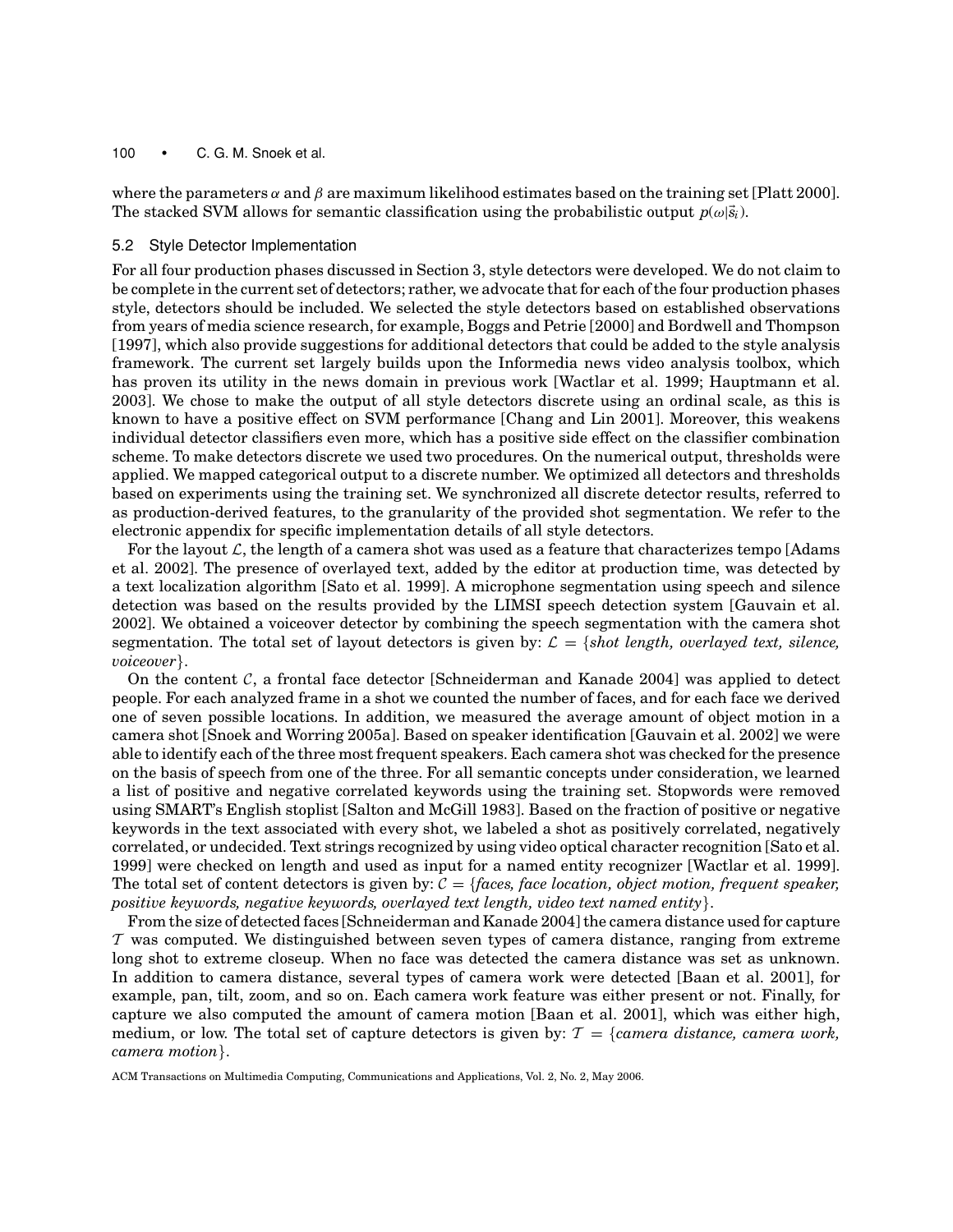The possibilities for detectors of context  $\mathcal S$  are endless. We restricted ourselves to the ones available in the Informedia toolbox. Both ABC and CNN news contain many commercials. Although they may contain monologues of people promoting a product, weather-related content, and even sporting events, we should not label commercials as such. Therefore, we applied a context detector able to detect commercials [Hauptmann et al. 2003]. News anchors also share many characteristics with news subject monologues, so it is therefore important that we can distinguish between anchors to circumvent a false interpretation. Moreover, anchors aid in the detection of studio setting. We applied an anchor detector to stress this importance [Hauptmann et al. 2003]. For the same reasons, we developed a news reporter detector. Reporters were recognized by fuzzy matching of strings obtained from the transcript and video optical character recognition with a database of names of CNN and ABC affiliates. The basic set of context detectors is given by:  $S = \{commercial, news anchor, news reporter\}.$ 

Based on a concatenation of  $\{\mathcal{L}, \mathcal{C}, \mathcal{T}, \mathcal{S}\}$  into a style vector  $\vec{s}_i$ , we were able to train a style model. Since we aimed for the detection of six semantic concepts and we wanted to exploit context, we had to define order. The order was chosen based on domain knowledge and training set performance. The content-based concepts aircraft and vegetation are unlikely to perform well using style analysis. We added these concepts last to prevent disturbance of the style vector with noisy detection results. Based on training set experiments, we found that aircraft is the most difficult to detect. Hence, this concept was chosen as the last one. Vegetation was chosen as fifth. We chose sporting event as the fourth one, because we used a limited set of specific detectors for this semantic concept. For example, we did not use the fact that we can distinguish sporting events based on a large uniform visual setting like grass or ice. For detection of a nonstudio setting, both weather news and news subject monologues are useful. Hence, we chose nonstudio setting as third. We found that the order of weather news and news subject monologues is not important in terms of performance. We chose to detect news subject monologues first. We added all concepts iteratively to the context. We assigned a semantic concept to a style vector, or not, based on the probability  $p(\omega|\vec{s_i})$  for each individual style model where we used a threshold of 0.5 on  $p(\omega|\vec{s}_i)$ .

#### 6. RESULTS

#### 6.1 Evaluation Criteria

NIST allows all groups that participate in TRECVID to submit ten runs of, at most, 2000 camera shots for each semantic concept. NIST evaluates all runs. For evaluation NIST uses the *precision at* 100 and *average precision*. The precision at 100 indicates the fraction of correct shots within the first 100 retrieved results. Let  $L^k = \{l_1, l_2, \ldots, l_k\}$  be a ranked version of the answer set *A*. Then precision at 100 is defined as:

$$
precision \ at \ 100 = \frac{1}{100} \sum_{k=1}^{100} \lambda(l_k) \ , \tag{2}
$$

where indicator function  $\lambda(l_k) = 1$  if  $l_k$  is an element of the result set R and 0, otherwise. The average precision is a single-valued measure that is proportional to the area under a recall-precision curve. This value is the average of the precision over all relevant shots. Hence, it combines precision and recall into one performance value. This metric favors highly ranked relevant shots. At any given rank *k*, let *R*∩*L<sup>k</sup>* be the number of relevant shots in the top *k* of *L*. Then average precision is defined as:

$$
average\ precision = \frac{1}{R} \sum_{k=1}^{A} \frac{R \cap L^k}{k} \lambda(l_k) \tag{3}
$$

The average precision is the basic metric to evaluate experiments within the TRECVID benchmark. TRECVID relies on a pooled ground truth *P* to reduce labor-intensive manual judgments of all

ACM Transactions on Multimedia Computing, Communications and Applications, Vol. 2, No. 2, May 2006.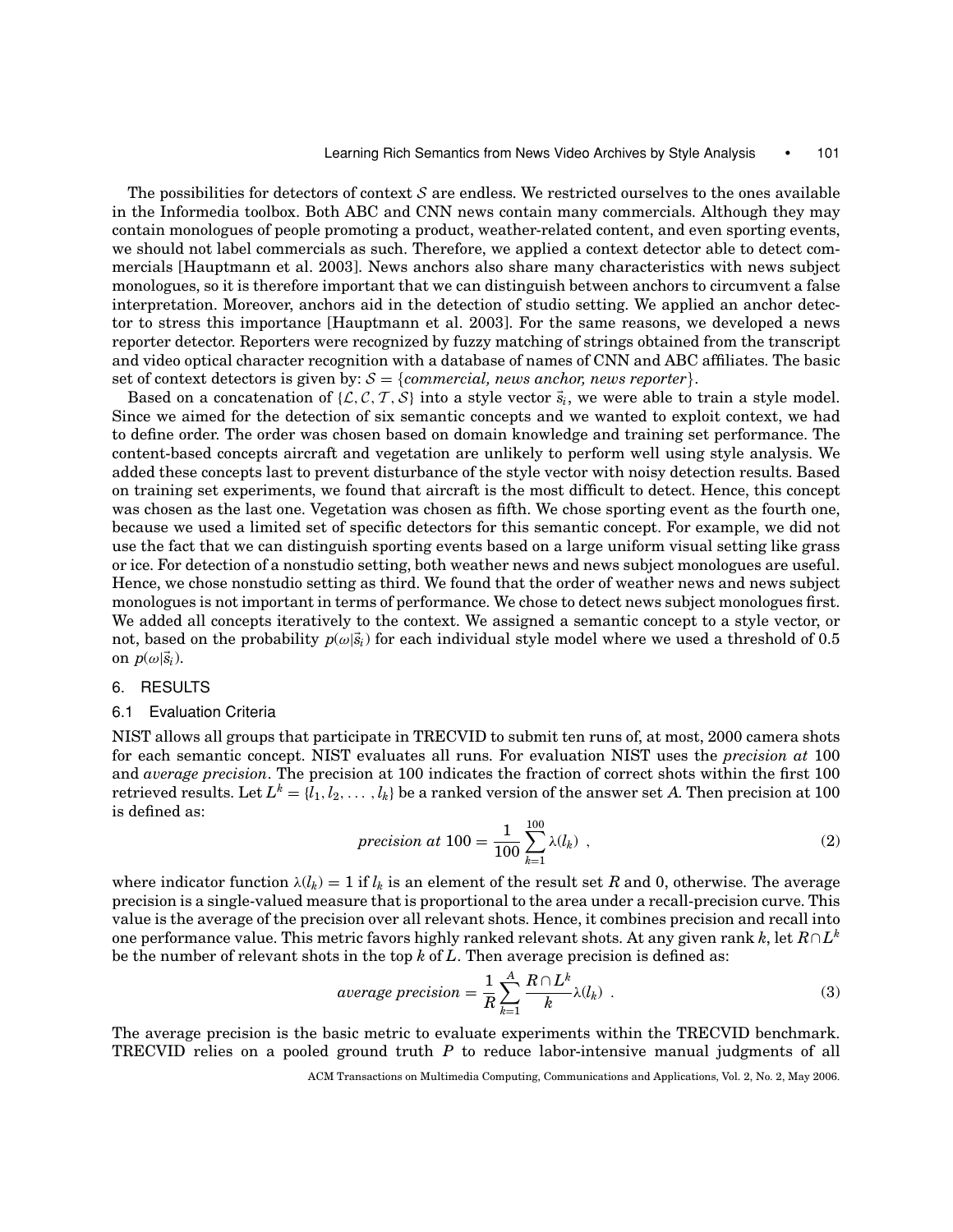| alter our evaluation) |                        |                   |                       |              |            |          |
|-----------------------|------------------------|-------------------|-----------------------|--------------|------------|----------|
|                       | News Subject Monologue | Nonstudio Setting | <b>Sporting Event</b> | Weather News | Vegetation | Aircraft |
| Pooled depth          | 100                    | 350               | $150\,$               | 100          | 150        | 150      |
| Unlabelled            | 28                     | 324               | 66                    |              | 116        | 140      |
| Judged true           | 28                     | 304               | 30                    |              | 25         |          |
| Original true         | 266                    | 2429              | 585                   | 166          | 1095       | 258      |
| New true              | 294                    | 2733              | 615                   | 166          | 1120       | 262      |

Table I. New Pooling and Judging Statistics (for six semantic concepts from the 2003 TRECVID benchmark after our evaluation)

submitted runs. From each submitted run a fixed number of ranked shots is taken which is combined into a list of unique shots. Every submission is then evaluated based on the results of assessing this merged subset, that is, instead of using  $R$  in (3),  $P$  is used, where  $P \subset R$ .

This is a fair comparison for submitted runs since it assures that for each submitted run, at least a fixed number of shots is evaluated in the important top of the ranked list. However, for new runs evaluation based on the pooled ground truth is unfair. This is because it is very likely that within the fixed number of shots in the top of the new list a number of shots are retrieved that were not evaluated before, and hence have a negative influence on average precision. Therefore, new runs should also be judged to the same depth as the others, and unknown shots should be labeled and added to a new pooled ground truth *G*, where  $P \subset G \subset R$ . Average precision can then be recalculated using *G* for both the original submitted runs and new runs.

#### 6.2 Benchmark Comparison

We compared the concept detection results of our style analysis framework with nine present-day systems participating in TRECVID 2003. A total of 188 system settings were submitted to TRECVID 2003 for the six semantic concepts considered. Since our experiments were performed after the 2003 TRECVID benchmark, we had to assure, for a fair comparison, that we judged at least the same number of camera shots as TRECVID [Smeaton et al. 2003]. We used the procedure explained in Section 6.1. Results of this evaluation are summarized in Table I. We obtained the final submissions from each participating group. Based on the new pooled ground truth, we evaluated average precision for our concepts and recalculated the average precision for all other systems and their various settings. The results are summarized in Figure 3.

The style analysis framework works particularly well for news subject monologues, improving upon the other approaches by more than a factor ten (see also Snoek et al. [2004]). This clearly demonstrates the potential of style analysis for detection of rich semantic concepts. For the nonstudio setting, our method is slightly better than the other systems. Although other systems obtain a twice as good average precision performance for the sporting event, our framework works surprisingly well on this concept. This is especially surprising if the limited number of sport specific detectors in the current implementation is taken into account. The average precision results for weather news are comparable to approaches among the best. As expected, the style analysis framework fails for the content-based concepts vegetation and aircraft. This indicates that the current set of content detectors is not complete enough to cover a wide range of content-based concepts. However, for the four rich semantic concepts, the benchmark results show that the style analysis framework allows for generic indexing with performance comparable to the state-of-the-art.

#### 6.3 Influence of Production Phases on Detection of Rich Semantic Concepts

To gain insight into the importance of production phases for news video indexing, we trained classifiers for the four rich semantic concepts using style analysis. In addition, we trained classifiers for each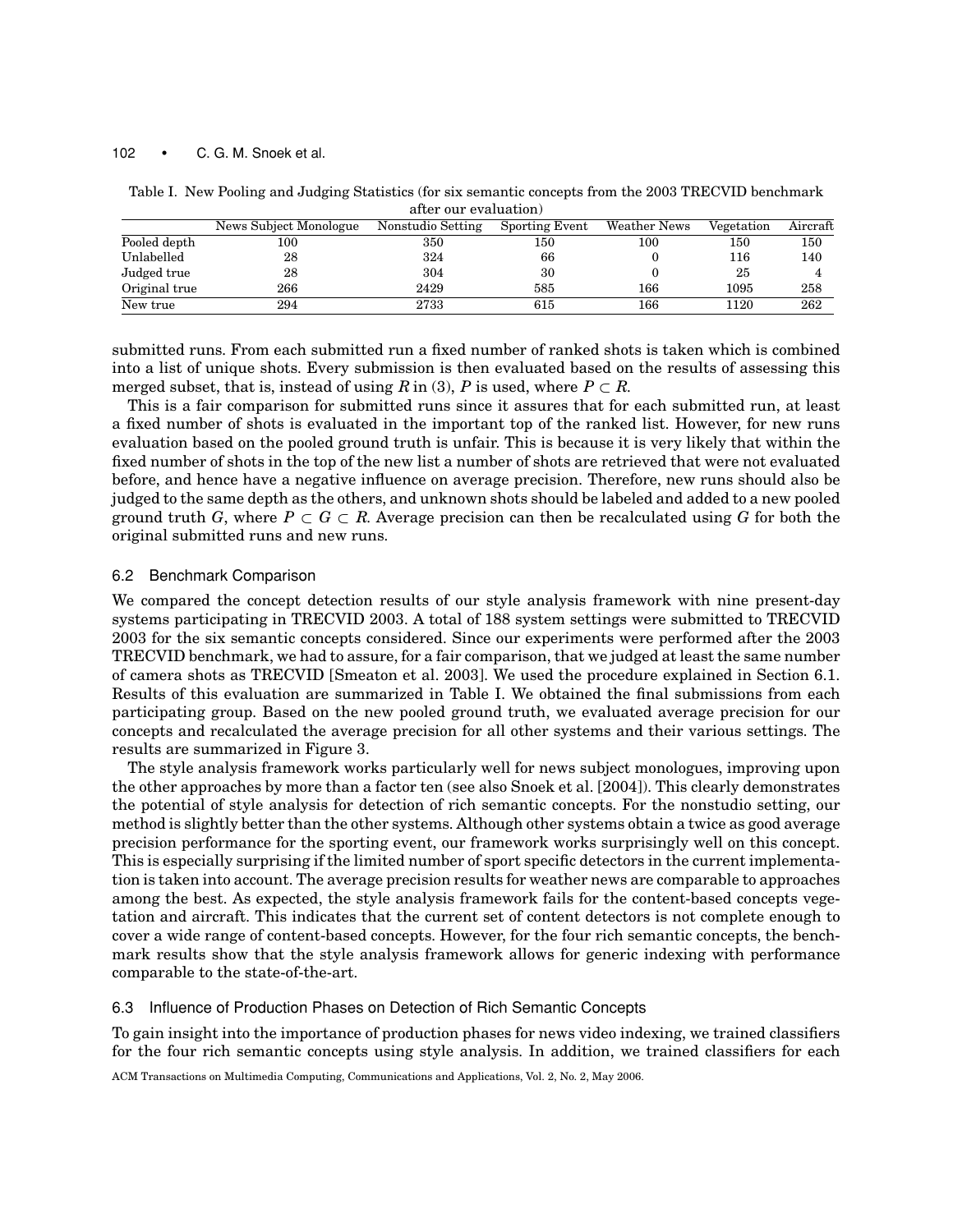

Fig. 3. Comparison of style analysis results for six semantic concepts from the 2003 TRECVID benchmark with nine other present-day indexing systems.

rich semantic concept using style detectors for the four production phases in isolation. This resulted for each of the four rich semantic concepts in a classifier based on layout detectors, content detectors, capture detectors, context detectors, or style analysis. For all classifier combinations, we evaluated the precision at 100. In Figure 4 we plotted the number of hits as a function of the number of shots judged.

The graphs show that for all rich semantic concepts, it is the combination of analyzed production phases that yields the best results. The precision at 100 scores are, respectively, 0.94 for news subject monologues, 0.98 for the nonstudio setting, 0.85 for the sporting event, and 0.99 for weather news. As expected, content detectors are especially strong in identifying a small subset of concept instances that have low variability in their multimodal content. When this set is exhausted, performance drops. This is especially prevalent in sporting events, as we only used a limited number of sport-specific content detectors for this concept. For weather news an analysis based on content only achieves good precision at 100 accuracy, but here, a combined style analysis also yields the best result. Besides content detectors, capture detectors are important for the effective detection of rich semantics. The graphs for the news subject monologue, the nonstudio setting, and to a lesser extent, sporting events, support this observation. For weather news, the current set of capture detectors plays no role of importance. Layout is somewhat useful in isolation when aiming for detection of news subject monologues and the nonstudio setting. For sporting event and weather news, layout is less useful. The current set of context detectors is too limited. Except for the nonstudio setting, usage of context in isolation is not sufficient to classify rich semantics. The results support our claim that for generic and robust rich semantic indexing of news video archives, analysis should exploit all production phases.

#### 6.4 Discussion

When we take a closer look at the results, we conclude that the news subject monologue detector achieves a high accuracy. In part, the individual detectors will contribute to this. The influence of the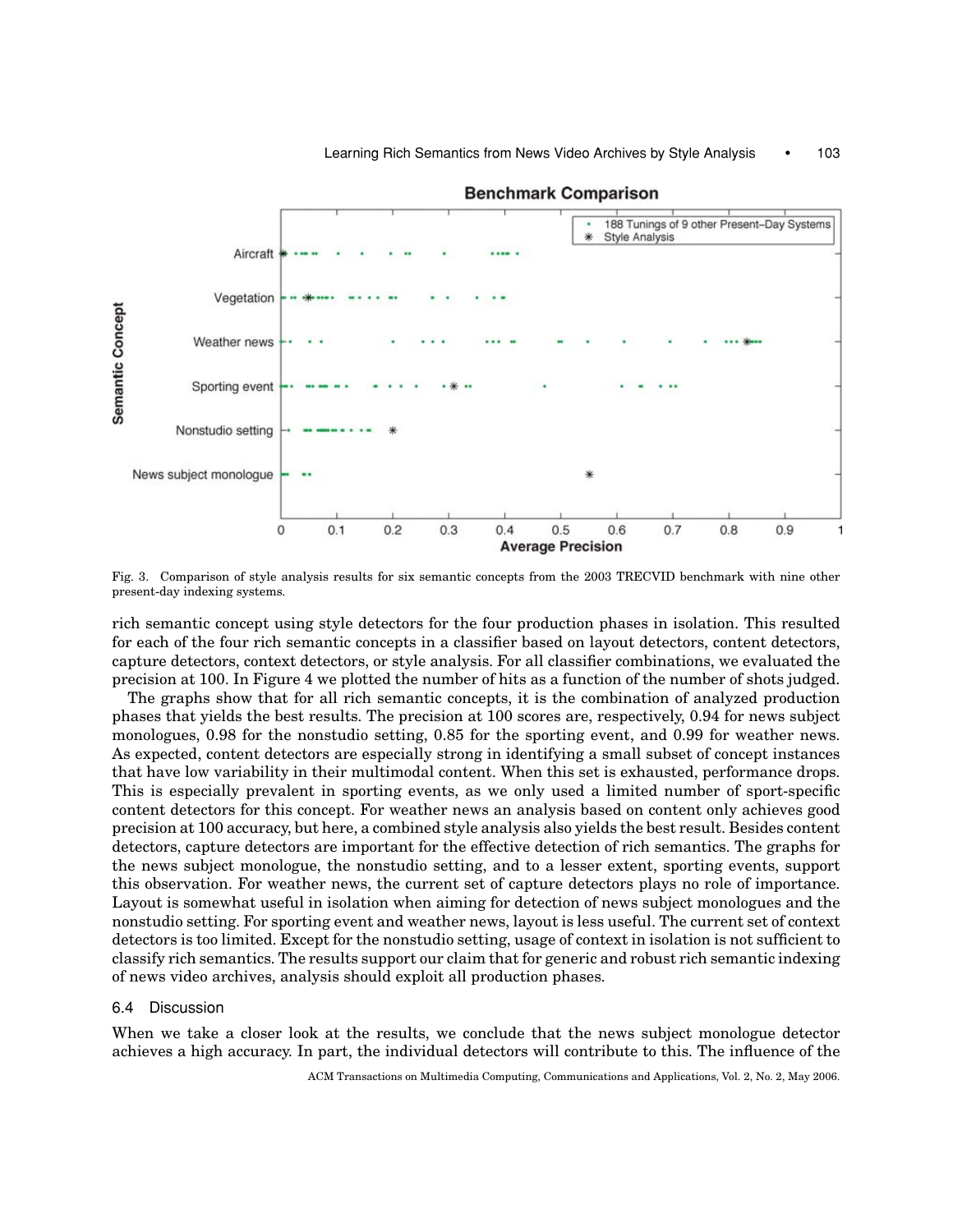entire production process, however, is evident also. Production recording, modeled by capture detectors, is a very informative production phase for news subject monologues. Typically, an author records news subject monologues in closeup with a static camera. Some concepts, such as anchors and reporters, share similarities with news subject monologues in their production design, that is, content detector results, and production recording, that is, capture detector results. Context is therefore required to reduce the number of false positives. By adding layout detectors, specifically the presence of overlayed text, we improve the results even further. Another interesting observation stems from analyzing the top 100 results for each production phase. Shots from ABC dominate results for production design, that is, content detector results, and postproduction, that is, layout detector results. In contrast, shots from CNN dominate the top 100 lists for production recording, that is, capture detector results, and preproduction, that is, context detector results. This suggests that the authors of both news broadcasts stress different production phases for the creation of news subject monologues.

We can classify weather news accurately by using only content detectors. We explain this behavior by the textual keywords that we learned for this concept. Weather news has a specific and limited vocabulary; detection of this concept is therefore relatively easy based on textual content only. It is, however, again the combination of production phases that yields the best results. In contrast to ABC, CNN has a separate weather news report in each broadcast. This makes detection easier, since there is a large similarity in production process between the various weather reports. It is therefore not surprising that shots from CNN dominate detection results. Weather news in ABC is much harder to detect.

The nonstudio setting is relatively easy to detect in both ABC and CNN news with all approaches. The fact that this class of concepts is rather large accounts for this behavior. Detection is possible with all four style detectors in isolation, even by context alone. This can be explained because the nonstudio setting is defined by what it is not. Hence, inclusion of anchors and weather news already reduces the number of possible false detections considerably. Analysis of results by combined style analysis shows that adding news subject monologues to the set of context detectors has a very positive influence on correctly detected nonstudio setting concepts. Most news subject monologues are produced on location and are therefore not set in a broadcast studio.

Content detectors that are strong indicators for sporting events in our current implementation are sport-specific keywords, a large amount of object motion, and the absence of frontal faces. The type of camera work used for production recording also aids in correct classification of sporting events. Context detectors and layout detectors are not useful in isolation for the detection of sporting events. Similar to weather news, CNN broadcasts sporting events in a separate report. This production similarity makes detection of sporting events easier for CNN than for ABC.

In terms of precision, content detectors are the most dominant style detectors for all four rich semantic concepts. This is visible in Figure 4, where content detectors parallel style analysis for the highest ranked results. This makes analysis based on content detectors useful for applications that require only a limited set of correct results. However, when a large set of correct results is required, we should use all style detectors. As can be observed from Figure 4, it is the combination of production phases that strengthens recall and overall performance.

In contrast to the previously described benefits, one obvious criticism of the framework is that many of the individual style detectors require an additional development effort when compared to methods using only low-level content features such as color, texture, and motion. However, for rich semantic concepts it comes with the reward of increased performance. As the TRECVID comparison shows, the performance can be as much as ten times better than standard approaches using low-level content features only. When performance matters, the additional style detector development effort pays off.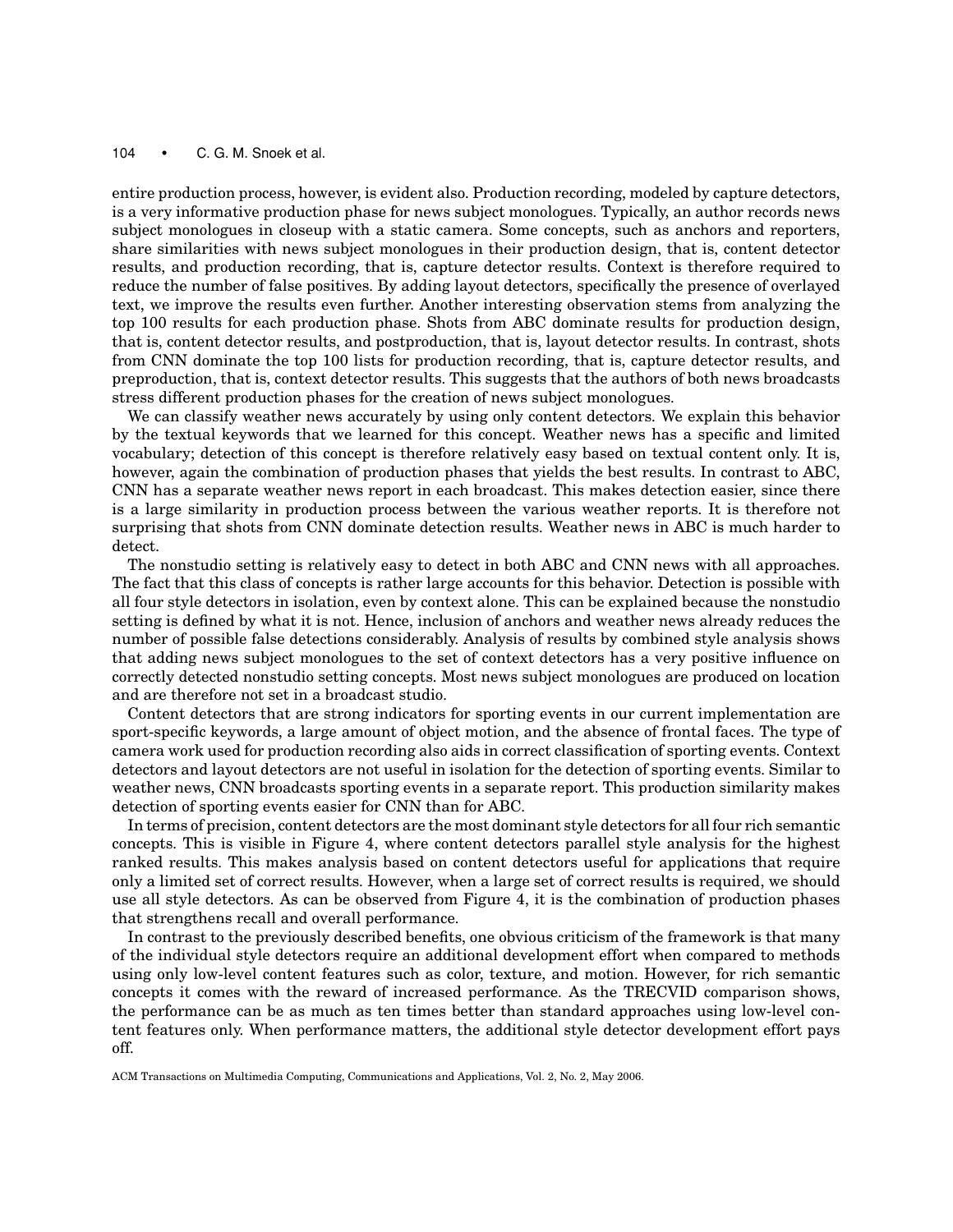

Fig. 4. Influence of production phases, modeled as style detectors, on rich semantic concept detection performance. The number of hits are plotted as a function of the number of camera shots judged, for the first 100 results of each analyzed rich semantic concept.

Other rich semantic concepts for which the proposed framework is likely to perform well are specific instances of the ones already discussed. We can split the news subject monologue, for example, into public speech, press conference, and interview. In addition, the detection of political reporters and financial reporters should also be possible. Semantic concepts that only have similarity in content, for example, boat, train, and building, are much harder to detect since our framework works particularly well if similarity in more than one production phase exists. We visualized the top 25 results for each rich semantic concept using the style analysis framework in Figure 5.

#### 7. CONCLUSION

In this article, we propose to model the entire broadcast news production process for the purpose of automatically indexing news video archives. We present the style analysis framework, a generic and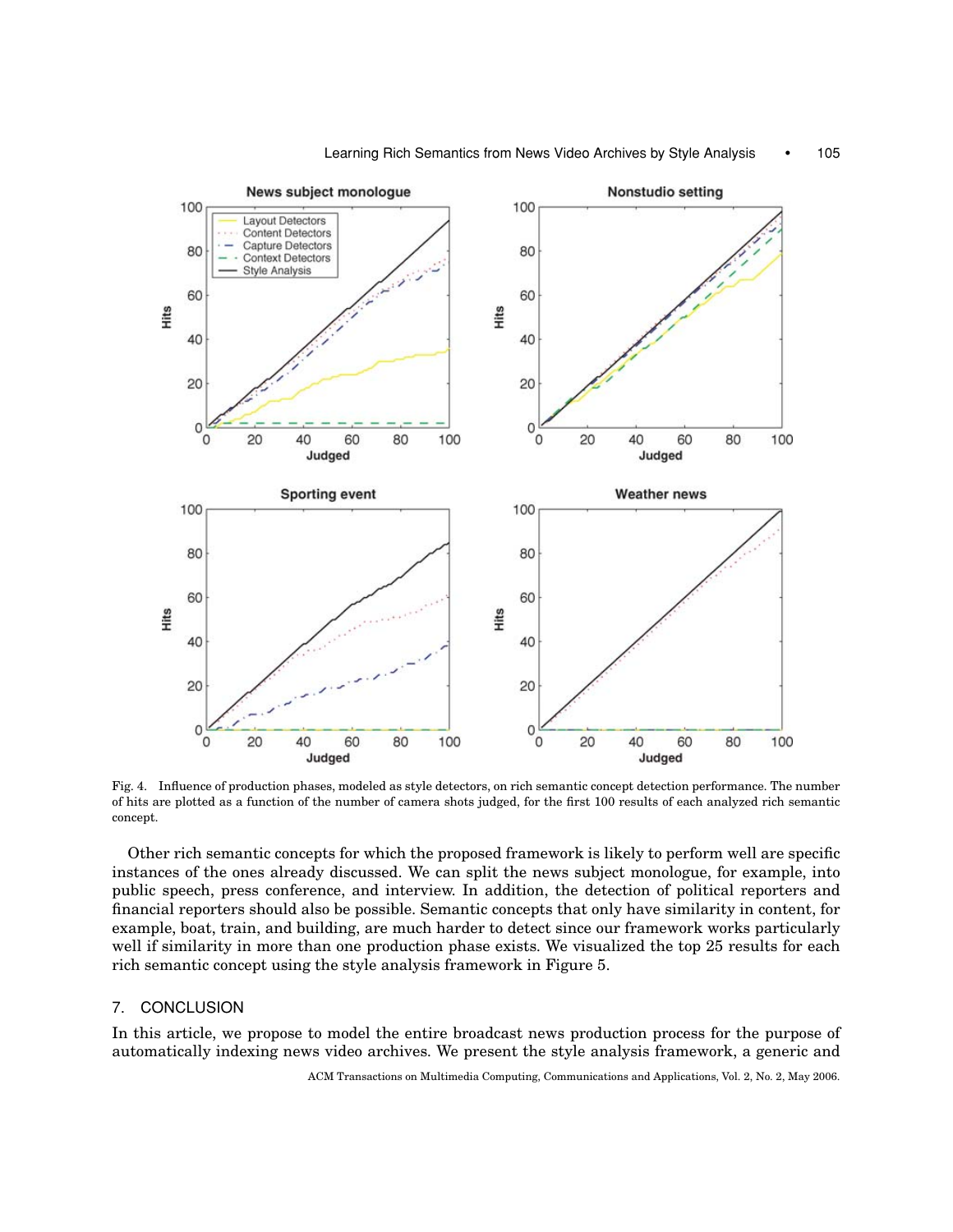



 $(a)$ 

 $(b)$ 



 $(c)$ 

 $(d)$ 

Fig. 5. Top 25 results for (a) news subject monologue, (b) nonstudio setting, (c) sporting event, and (d) weather news using style analysis. Key frames are ordered left to right, top to bottom.

robust framework for news video indexing. Within the broadcast news production process, we identify four production phases. For each production phase we extract multimodal production-derived features using style detectors, that is, layout detectors, content detectors, capture detectors, and context detectors. To combine style detector results and learn the rich semantics, the framework utilizes a classifier combination scheme. This machine learning scheme facilitates enrichment of semantics by iteratively updating the set of context detectors. By combining the style detectors in an iterative classifier combination scheme, the framework allows for rich semantic indexing.

An experiment on an archive of 120 hours of news video, in which we detect several rich semantic concepts, demonstrates that style analysis allows for the generic indexing of rich semantic concepts in news video. For all concepts analyzed, the set of content detectors is the most decisive. In terms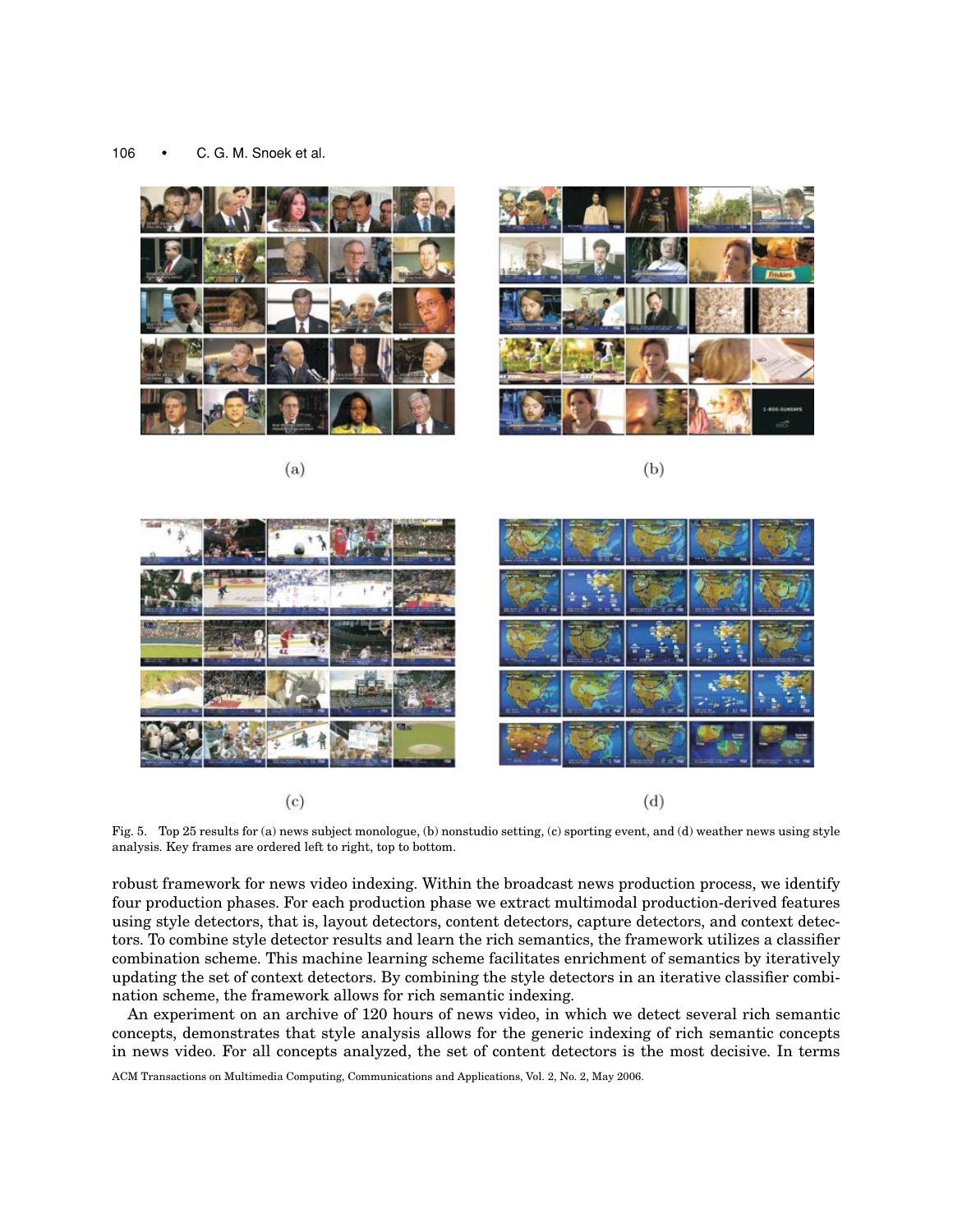of performance, content detectors are specifically useful when aiming for good precision on a limited set of retrieved items. However, a combined style analysis, which models the entire broadcast news production process, yields the best overall performance for both precision and recall. This makes our framework a good candidate when aiming for a retrieval of a large set of items.

In addition to these results, we performed an experiment on the 2003 TRECVID benchmark in which we compare our work with competing approaches. As expected, the framework is unsuited for concepts that rely on content only, such as vegetation and aircraft. However, for concepts that share many similarities in their production process, style analysis pays off. The results show that the proposed framework obtains an accuracy favorable for detecting news subject monologues, the nonstudio setting, and weather news, and only lags behind dedicated sporting event detection algorithms. We consider this another strong indicator of the approach.

At present, the style analysis framework is limited to the news domain. However, other video domains also adhere to a phased production process. Obvious examples are feature films, situational comedies, and documentaries. It is therefore likely that these produced video domains will profit from style analysis also.

Apart from content and context, the set of possible style detectors is almost complete. For future research, we therefore aim to augment the lexicon of detectable rich semantic concepts. We believe this is achievable by extending the set of (visual) content detectors related to *mise-en-sc`ene*. We are convinced that their impact on the detection of rich semantic concepts in video will boost progress in multimedia analysis.

#### ELECTRONIC APPENDIX

The electronic appendix for this article can be accessed in the ACM Digital Library.

#### ACKNOWLEDGMENTS

The authors are grateful to Ming-yu Chen of Carnegie Mellon University for providing commercial and anchor detection results. In addition, they acknowledge the benchmark organization and evaluation effort by NIST and the TRECVID coordinators. Finally, they thank the anonymous reviewers for their valuable comments and suggestions.

#### **REFERENCES**

- ADAMS, B., DORAI, C., AND VENKATESH, S. 2002. Toward automatic extraction of expressive elements from motion pictures: Tempo. *IEEE Trans. Multimedia 4*, 4, 472–481.
- ADAMS, W. H., IYENGAR, G., LIN, C.-Y., NAPHADE, M., NETI, C., NOCK, H., AND SMITH, J. 2003. Semantic indexing of multimedia content using visual, audio, and text cues. *EURASIP J. Appl. Signal Process. 2003*, 2, 170–185.
- AMIR, A., BERG, M., CHANG, S.-F., HSU, W., IYENGAR, G., LIN, C.-Y., NAPHADE, M., NATSEV, A., NETI, C., NOCK, H., SMITH, J., TSENG, B., WU, Y., AND ZHANG, D. 2003. IBM research TRECVID-2003 video retrieval system. In *Proceedings of the TRECVID Workshop*. NIST Special Publication. Gaithersburg, Md.
- BAAN, J., BALLEGOOIJ, A., GEUSEBROEK, J., HIEMSTRA, D., DEN HARTOG, J., LIST, J., SNOEK, C., PATRAS, I., RAAIJMAKERS, S., TODORAN, L., VENDRIG, J., DE VRIES, A., WESTERVELD, T., AND WORRING, M. 2001. Lazy users and automatic video retrieval tools in (the) lowlands. In *Proceedings of the 10th Text REtrieval Conference*, E. Voorhees and D. Harman, eds. NIST Special Publication, vol. 500-250. Gaithersburg, Md.
- BARRY, B. AND DAVENPORT, G. 2003. Documenting life: Videography and common sense. In *Proceedings of the IEEE International Conference on Multimedia & Expo*. Baltimore, Md.

BOGGS, J. AND PETRIE, D. 2000. *The Art of Watching Films*, 5th ed. Mayfield Publishing Mountain View, Calif.

BORDWELL, D. AND THOMPSON, K. 1997. *Film Art: An Introduction*, 5th ed. McGraw-Hill, New York.

BREIMAN, L. 1996. Bagging predictors. *Mach. Learn. 24*, 2, 123–140.

CHANG, C.-C. AND LIN, C.-J. 2001. *LIBSVM: A Library for Support Vector Machines*. Software available at http://www.csie.ntu. edu.tw/~cjlin/libsvm/.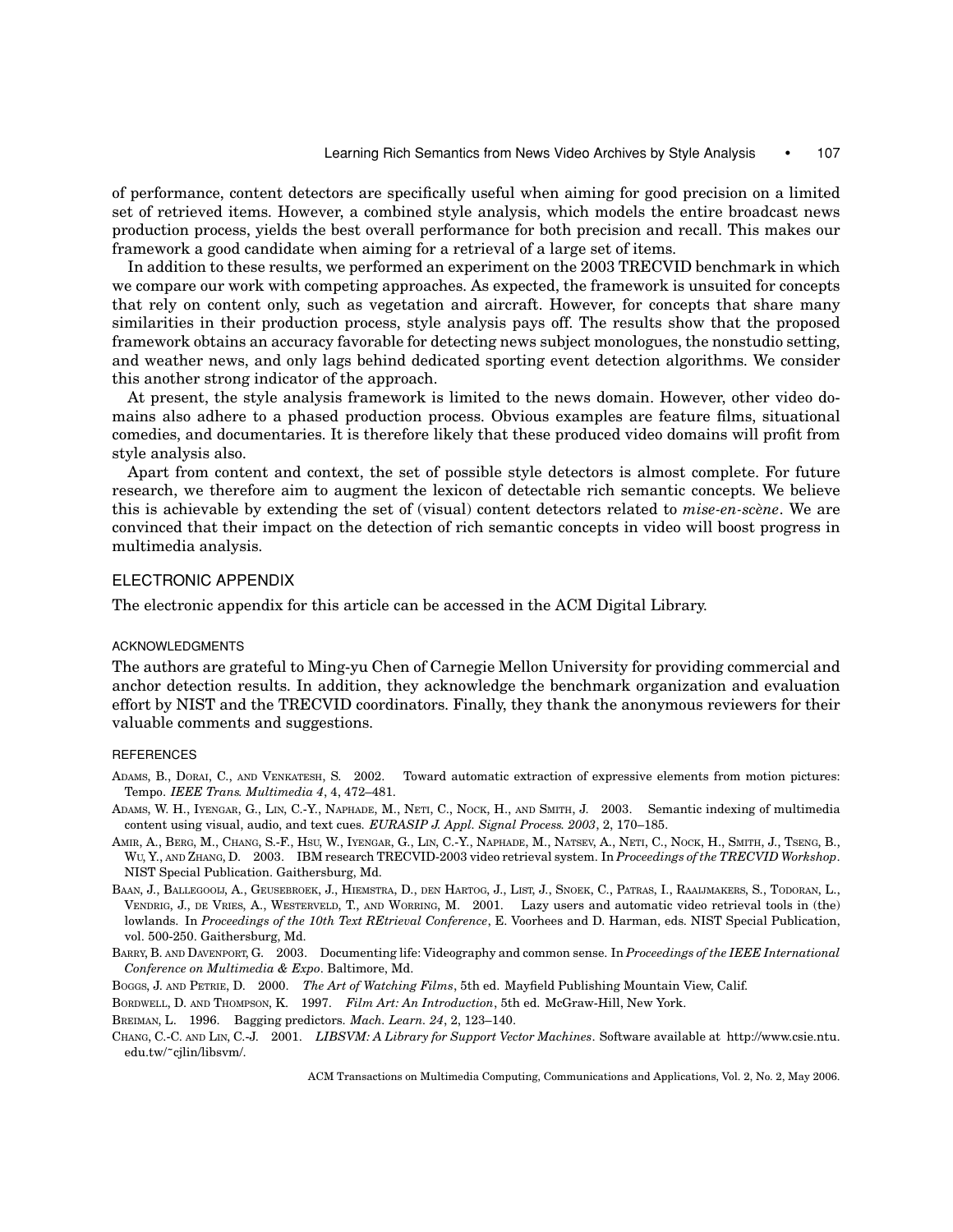DAVIS, M. 2003. Editing out video editing. *IEEE Multimedia 10*, 2, 54–64.

DEY, A. 2001. Understanding and using context. *Personal Ubiquitous Comput. Journal 5*, 1, 4–7.

DOURISH, P. 2004. What we talk about when we talk about context. *Personal Ubiquitous Comput. 8*, 1, 19–30.

GAUVAIN, J., LAMEL, L., AND ADDA, G. 2002. The LIMSI broadcast news transcription system. *Speech Commun. 37*, 1–2, 89–108.

- HANJALIC, A., LAGENDIJK, R., AND BIEMOND, J. 1999. Automated high-level movie segmentation for advanced video-retrieval systems. *IEEE Trans. Circuits Syst. Video Technol. 9*, 4, 580–588.
- HAUPTMANN, A., BARON, R., CHEN, M.-Y., CHRISTEL, M., DUYGULU, P., HUANG, C., JIN, R., LIN, W.-H., NG, T., MORAVEJI, N., PAPERNICK, N., SNOEK, C., TZANETAKIS, G., YANG, J., YAN, R., AND WACTLAR, H. 2003. Informedia at TRECVID 2003: Analyzing and searching broadcast news video. In *Proceedings of the TRECVID Workshop*. NIST Special Publication. Gaithersburg, Md.
- JAIN, A., DUIN, R., AND MAO, J. 2000. Statistical pattern recognition: A review. *IEEE Trans. Pattern Anal. Mach. Intel. 22*, 1, 4–37.
- NACK, F. AND PUTZ, W. 2004. Saying what it means: Semi-Automated (news) media annotation. *Multimedia Tools Appl. 22*, 3, 263–302.
- NAPHADE, M., KOZINTSEV, I., AND HUANG, T. 2002. A factor graph framework for semantic video indexing. *IEEE Trans. Circuits Syst. Video Technol. 12*, 1, 40–52.
- PLATT, J. 2000. Probabilities for SV machines. In *Advances in Large Margin Classifiers*, A. Smola, et al., eds. MIT Press, Cambridge, Mass., 61–74.
- QUENOT ´ , G., MORARU, D., BESACIER, L., AND MULHEM, P. 2002. CLIPS at TREC-11: Experiments in video retrieval. In *Proceedings of the 11th Text REtrieval Conference*, E. Voorhees and L. Buckland, eds. NIST Special Publication, vol. 500-251. Gaithersburg, Md.

SALTON, G. AND MCGILL, M. 1983. *Introduction to Modern Information Retrieval*. McGraw-Hill, New York.

- SATO, T., KANADE, T., HUGHES, E., SMITH, M., AND SATOH, S. 1999. Video OCR: Indexing digital news libraries by recognition of superimposed caption. *Multimedia Syst. 7*, 5, 385–395.
- SCHAPIRE, R. 1990. The strength of weak learnability. *Mach. Learn. 5*, 2, 197–227.
- SCHNEIDERMAN, H. AND KANADE, T. 2004. Object detection using the statistics of parts. *Int. J. Comput. Vision 56*, 3, 151–177.
- SMEATON, A., KRAAIJ, W., AND OVER, P. 2003. TRECVID 2003—An introduction. In *Proceedings of the TRECVID Workshop*. NIST Special Publication. Gaithersburg, Md.
- SMEULDERS, A., WORRING, M., SANTINI, S., GUPTA, A., AND JAIN, R. 2000. Content based image retrieval at the end of the early years. *IEEE Trans. Pattern Anal. Mach. Intell. 22*, 12, 1349–1380.
- SMITH, J. AND LI, C.-S. 1998. Decoding image semantics using composite region templates. In *Proceedings of the IEEE CVPR-98 Workshop on Content-Based Access to Image, Video Databases*. Santa Barbara, Calif.
- SNOEK, C. AND WORRING, M. 2005a. Multimedia event-based video indexing using time intervals. *IEEE Trans. Multimedia 7*, 4, 638–647.
- SNOEK, C. AND WORRING, M. 2005b. Multimodal video indexing: A review of the state-of-the-art. *Multimedia Tools Appl. 25*, 1, 5–35.
- SNOEK, C., WORRING, M., AND HAUPTMANN, A. 2004. Detection of TV news monologues by style analysis. In *Proceedings of the IEEE International Conference on Multimedia & Expo*. Taipei, Taiwan.

SUNDARAM, H. AND CHANG, S.-F. 2002. Computable scenes and structures in films. *IEEE Trans. Multimedia 4*, 4, 482–491.

- TRUONG, B., VENKATESH, S., AND DORAI, C. 2005. Extraction of film takes for cinematic analysis. *Multimedia Tools Appl. 26*, 3, 277–298.
- TSENG, B., LIN, C.-Y., NAPHADE, M., NATSEV, A., AND SMITH, J. 2003. Normalized classifier fusion for semantic visual concept detection. In *Proceedings of the IEEE International Conference on Image Processing*. vol. 2. Barcelona, Spain, 535–538.

VAPNIK, V. 2000. *The Nature of Statistical Learning Theory*, 2nd ed. Springer Verlag, New York.

- VENDRIG, J. AND WORRING, M. 2002. Systematic evaluation of logical story unit segmentation. *IEEE Trans. Multimedia 4*, 4, 492–499.
- WACTLAR, H., CHRISTEL, M., GONG, Y., AND HAUPTMANN, A. 1999. Lessons learned from building a terabyte digital video library. *IEEE Computer 32*, 2, 66–73.
- WOLPERT, D. 1992. Stacked generalization. *Neural Netw. 5*, 241–259.

XIE, L., XU, P., CHANG, S.-F., DIVAKARAN, A., AND SUN, H. 2004. Structure analysis of soccer video with domain knowledge and hidden Markov models. *Pattern Recogn. Lett. 25*, 7, 767–775.

ZHANG, H.-J., WU, J., ZHONG, D., AND SMOLIAR, S. 1997. An integrated system for content-based video retrieval and browsing. *Pattern Recogn. 30*, 4, 643–658.

Received April 2005; revised December 2005; accepted December 2005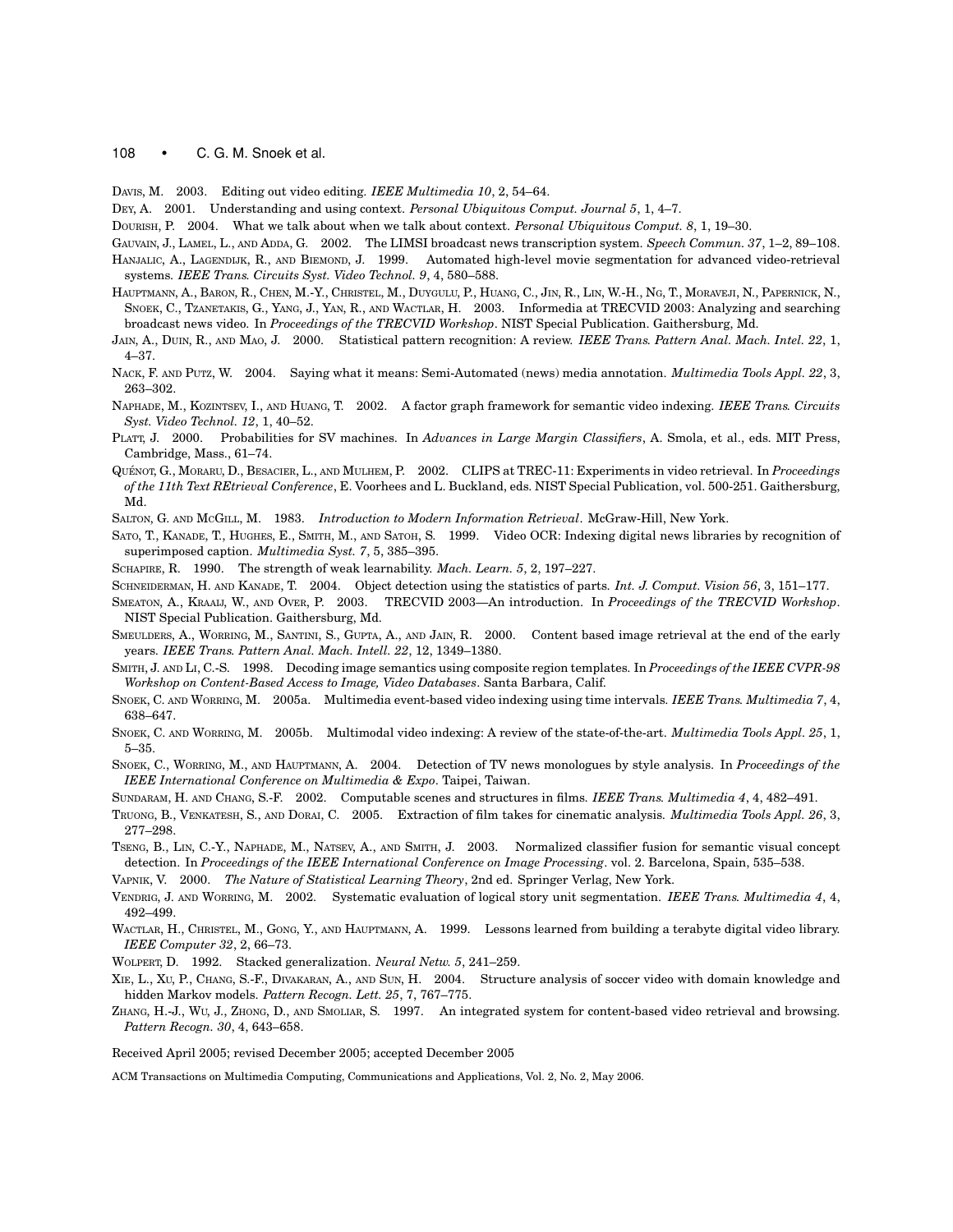# Online Appendix to: Learning Rich Semantics from News Video Archives by Style Analysis

CEES G. M. SNOEK and MARCEL WORRING University of Amsterdam and ALEXANDER G. HAUPTMANN Carnegie Mellon University

## A. INTRODUCTION

In this appendix we discuss the implementation of the various style detectors as presented in Snoek et al. [2006]. Each style detector uses an existing software implementation as a basis. The output of such a base detector is then aggregated and synchronized to a camera shot. We categorize the resulting production-derived features based on experimentally obtained thresholds. Together, these three components define a style detector. All style detectors follow the basic architecture as presented in Figure 6.

# B. LAYOUT DETECTORS

## B.1 Shot Length

An author uses variation in the shot length to affect the overall rhythm of a produced video [Adams et al. 2002]. We determine shot length based on a camera shot segmentation obtained from a camera shot detector [Quénot et al. 2002]. For each shot the number of frames defines the shot length. We categorize the shot length as *short take* if a shot contains less than 70 frames, *medium take* if it contains 70 to 300 frames, and *long take* if it contains 300 to 600 frames. In all other cases it is classified as an *extreme long take*. Note that the thresholds are chosen based on a frame rate of 29.97 frames per second. The shot length detector scheme is displayed in Figure 7.

## B.2 Overlayed Text

Overlayed text is added by the author at production time to provide the viewer with additional descriptive information, for example, the annotation of people in broadcast news. Its presence is an important indicator for layout style. We apply a video optical character recognition system [Sato et al. 1999] to localize and extract overlayed text in a video frame<sup>2</sup>. As the output of such a system may contain errors, localization of a text region is not sufficient. To increase robustness the system recognizes the text in the localized regions. Then, we count the number of characters in recognized text strings. We assume overlayed text is present in a shot only if one frame within the shot contains a string of at least five characters, otherwise, we consider it absent. The overlayed text detector scheme is portrayed in Figure 8.

<sup>&</sup>lt;sup>2</sup>For CNN the ticker tape with stock information was ignored.

ACM Transactions on Multimedia Computing, Communications and Applications, Vol. 2, No. 2, May 2006, Pages 1–12.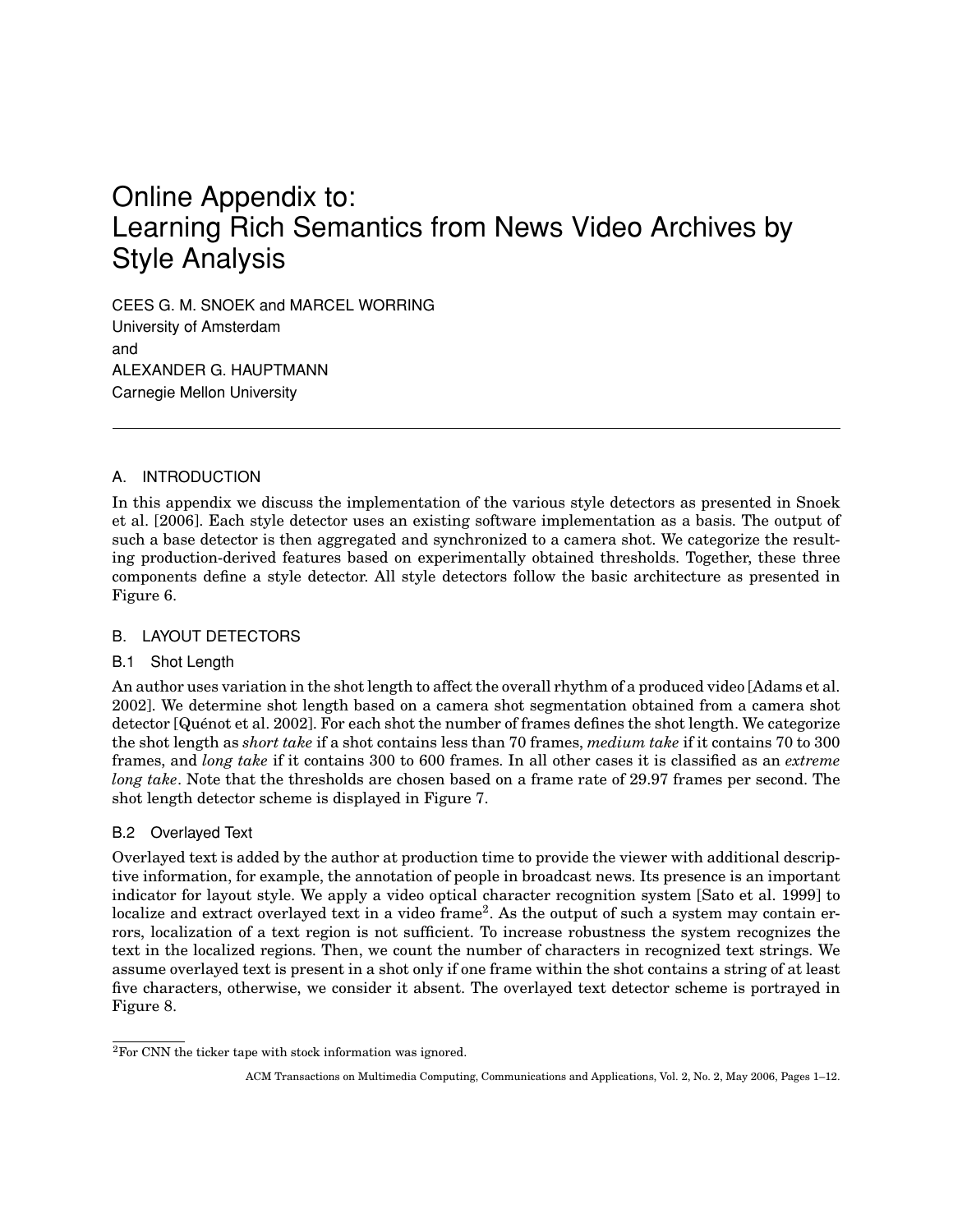

Fig. 6. Basic architecture and data flow within a style detector.







Fig. 8. An overlayed text detector.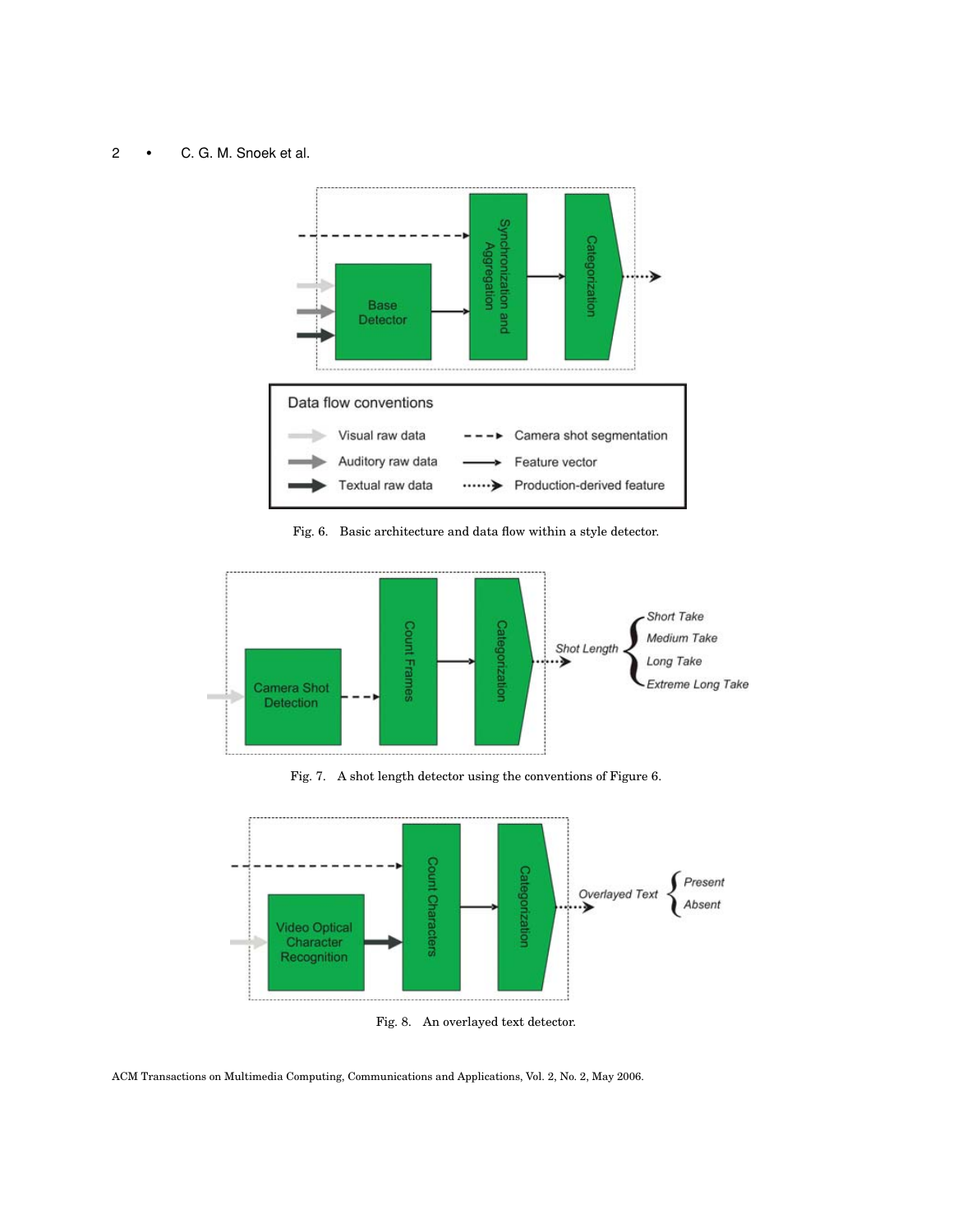

Fig. 9. Segmentation of a news video into camera shots, speech segments with speaker identifier, silence shots, voiceover camera shots, and frequent speaker camera shots.



Fig. 10. A silence detector.

### B.3 Silence

An author uses silence to mark transitions in the auditory layout. We detect non-speech, or silence, based on automatic speech recognition results [Gauvain et al. 2002]. We first count the time (in frames) between transcribed words. We consider a segment a silence if the time difference between successive words exceeds 70 frames. This results, for each video, in a silence segmentation. We need to combine the silence segmentation with a camera shot segmentation to obtain a decision at a camera shot level. For this purpose we exploit the TIME relations proposed in Snoek and Worring [2005]. We ignore the *NoRelation*, *precedes* and *precedes i* relations, as these are interesting for temporal clues only. The shot segmentation is considered the reference segmentation. We use a value of ten frames for the margin *T*1. If a TIME relation between the shot segmentation and the silence segmentation exists, we compute the number of frames the two segmentations have in common. If this intersection exceeds 40% of the total number of frames in a reference shot, we consider a silence period present in the shot, else absent, (see Figure 9 for an example). The silence detector scheme is shown in Figure 10.

#### B.4 Voiceover

An author uses a voiceover when the content of the news video is not self-descriptive and requires additional information, for example, in sport news. Voiceover detection is also based on the automatic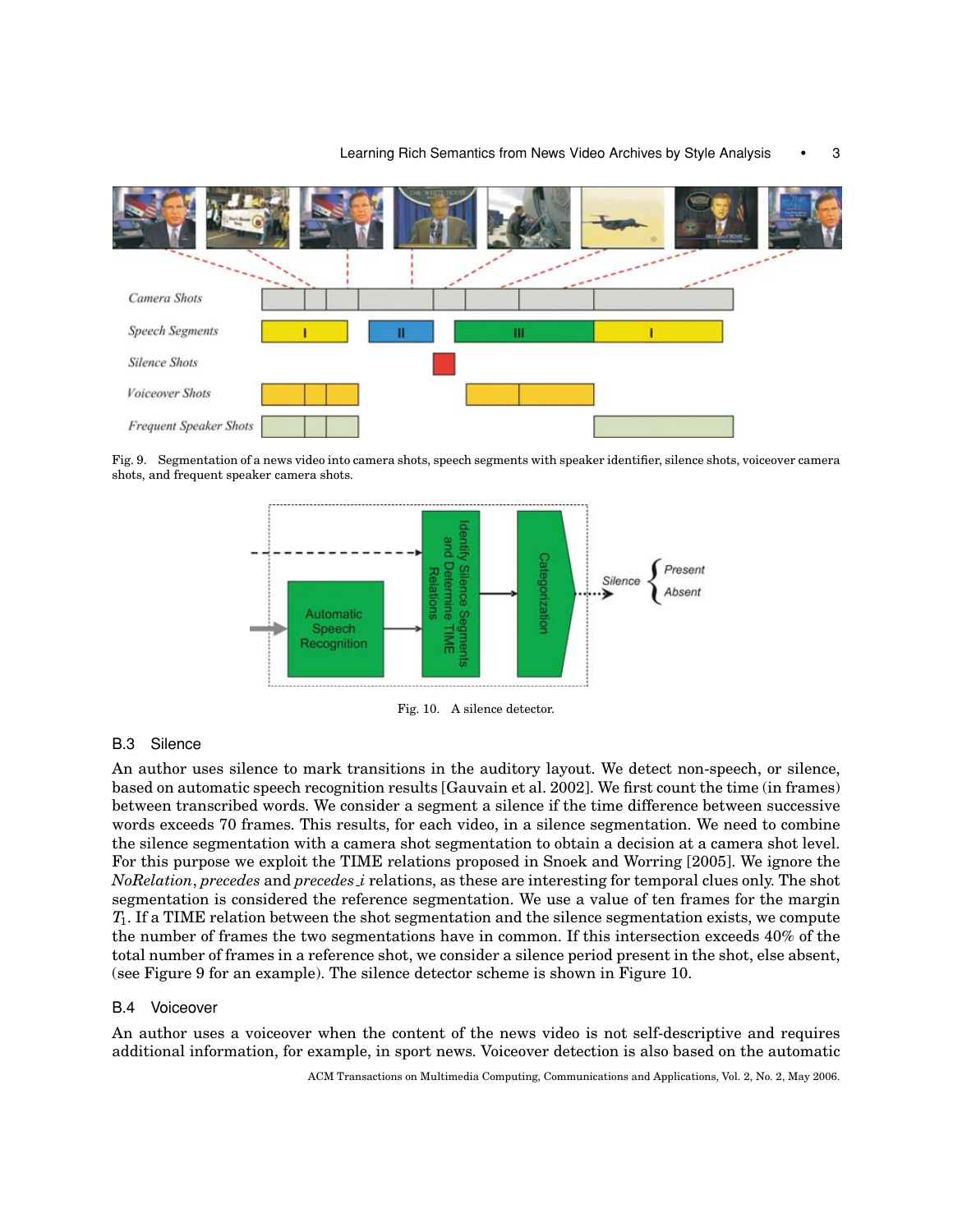

Fig. 12. A faces detector.

speech recognition results from Gauvain et al. [2002]. We compare the speech segmentation with the shot segmentation. First, we count the number of cuts in the corresponding time interval of the camera shot segmentation. Note that to account for imperfect segmentation, a margin of 25 frames is extracted from each end of a speech segment before counting cuts. We consider a speech segment a voiceover segment when it contains more than one cut (this is illustrated in Figure 9). To map the voiceover segments to camera shots, we use the same TIME relations as before. However, for  $T_1$  we now use a value of 25 frames. If a TIME relation between a camera shot and a voiceover segment exists, we consider a voiceover present in the shot, else absent. The voiceover detector scheme is presented in Figure 11.

## C. CONTENT DETECTORS

## C.1 Faces

Human beings are a prominent content element in news video. To detect the presence of people we apply the face detector of Schneiderman and Kanade [2004]. For each analyzed frame in a camera shot we count the number of faces present. We consider multiple faces present in the shot if at least two faces are detected simultaneously in 20% of the frames, else absent. The faces detector scheme is illustrated in Figure 12.

## C.2 Face Location

Since people are important in news video an author takes great care in filming them, that is, to make sure they are in the right position. For the location of a detected face we divide an image frame into four equally sized regions: *bottomleft*, *topleft*, *bottomright*, and *topright*. If a face falls completely within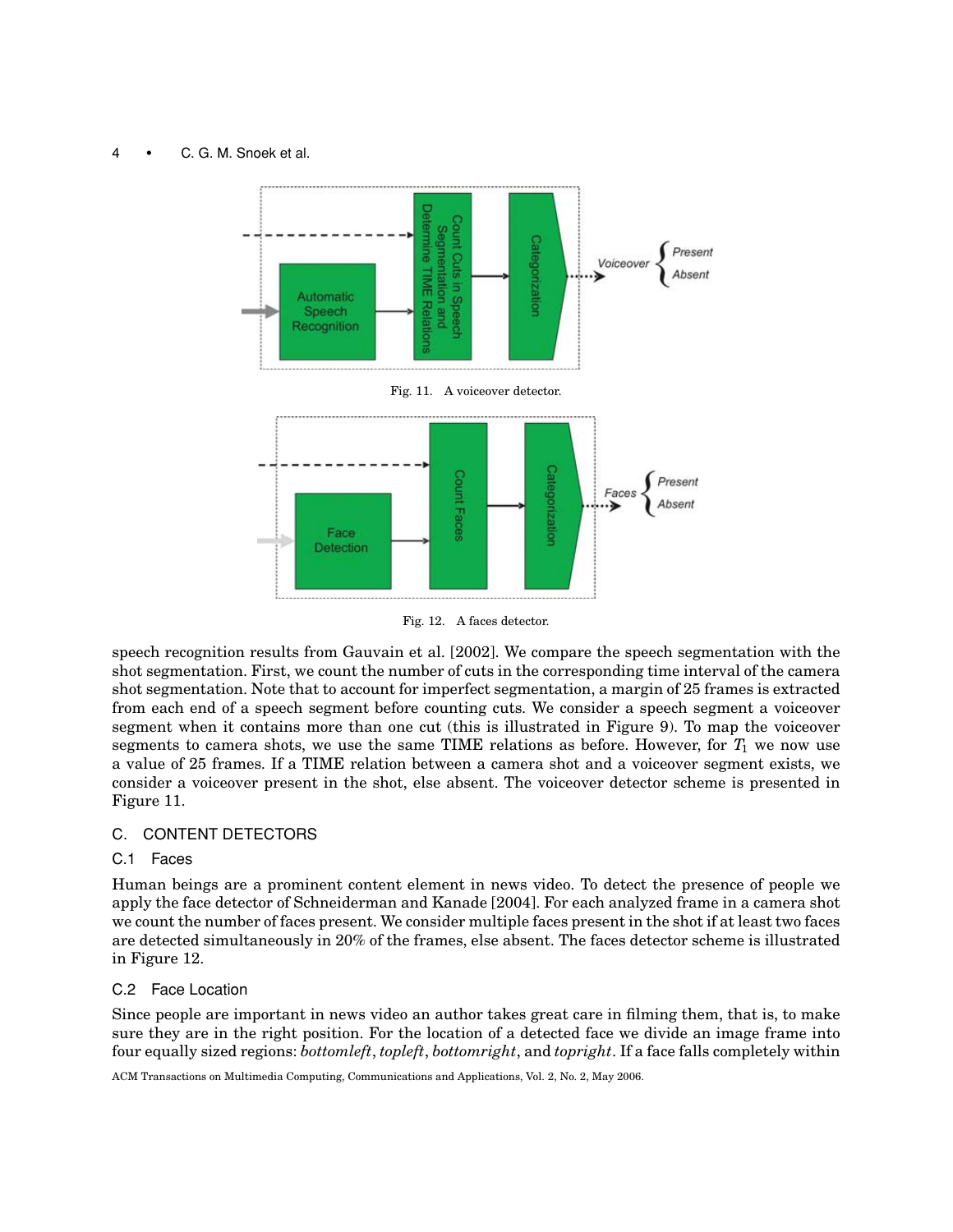

Fig. 13. Left: An image frame with three detected faces, face A is located topleft, face B is located center, and face C is located right. Right: Two example image frames with detected faces.



Fig. 14. A face location detector.

one of these four regions, the feature for that region is set. If a face covers parts of the bottomleft and topleft, part of the image we set the *left* location feature. The *right* location feature works in a similar fashion. If a face can not be fitted into one of these locations, the *center* location feature is set, as shown in Figure 13. Note that we do not distinguish between top and bottom and that the larger the face as shown the more likely its location is classified as center. This results in a total of seven face location features per detected face in a frame, initially all set to absent. We sum the value of all features for all detected faces in a camera shot. To aggregate the frame-based face features into a camera shot, we require that a feature is true for 20% of the frames in a camera shot. If this is the case, the feature is set as present. The face location detector scheme is portrayed in Figure 14.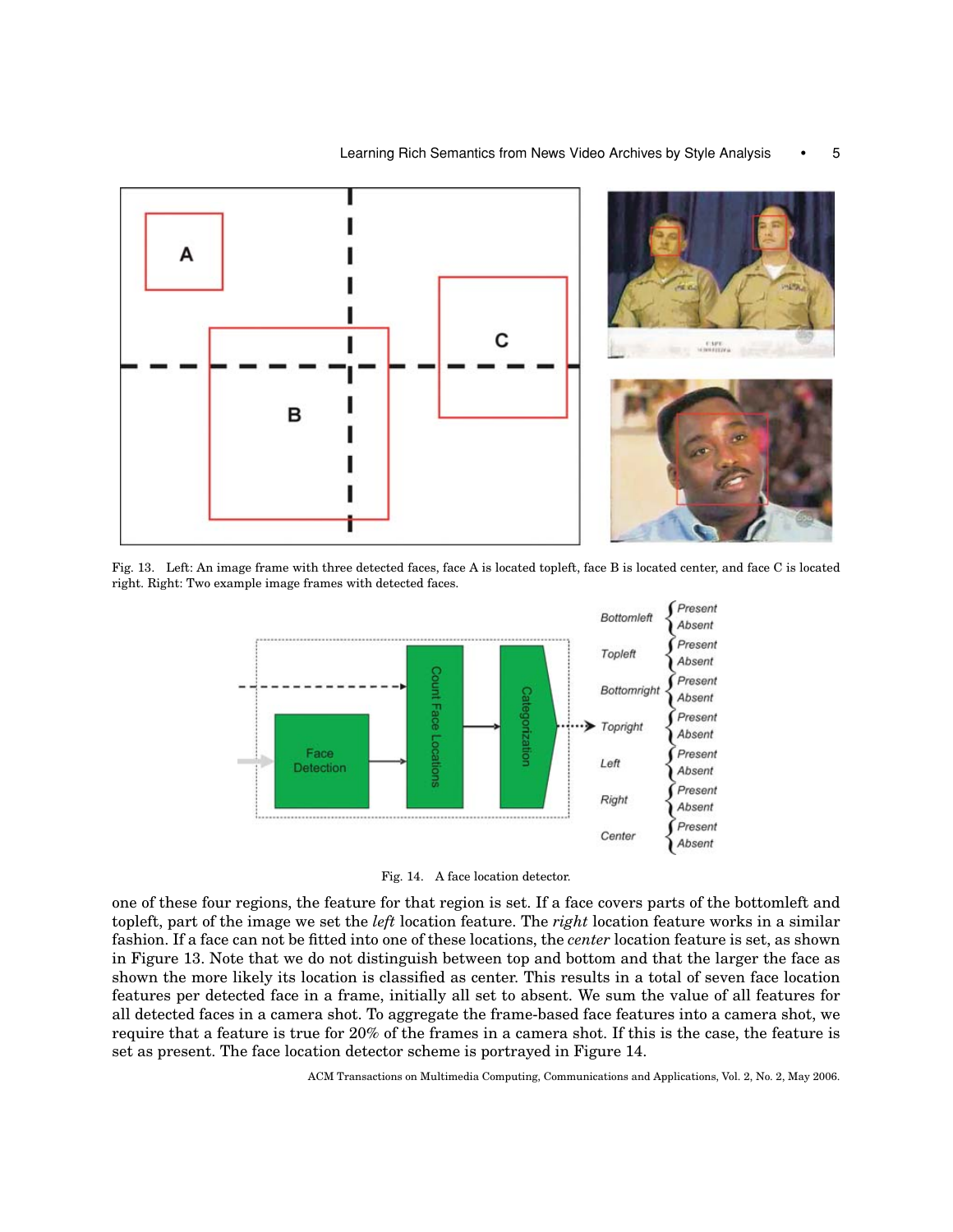

Fig. 16. An object motion detector.

## C.3 Frequent Speaker

Another clue for the presence of people is their speech. We use the speaker identification results from an automatic speech recognition system [Gauvain et al. 2002]. The system provides an identifier for each recognized speaker per analyzed video. Because the identifiers are unique for a single news video only, the recognized speakers do not scale to an entire archive. Moreover, because the performance of speaker identification degrades when a large number of speakers appear in a video, we do not blindly trust the results. To accommodate for both issues we determine the three most frequent speakers per news video. Again, we refer to Figure 9 for an example. First, we identify the three most frequent speakers. All speech segments that are uttered by one of these frequent speakers are then mapped to camera shots using TIME relations. As before, if a relation exists between these two segmentations, we consider a frequent speaker present in the shot, else absent. The frequent speaker detector scheme is shown in Figure 15.

## C.4 Object Motion

Specific object detectors help when you know what to look for. If not, the presence of object motion is the best one can hope for. We estimate the amount of motion in a camera shot by spatiotemporal image analysis [Joly and Kim 1996]. We apply a Hanning filter on the *x* and *y* projection of a camera shot. This results in a background estimation of the projection. Then, we use the projection and the filtered projection to compute the signal energy. We distinguish between three classes of motion based on the signal energy. If the signal energy in a shot has a value below 2, we consider it to be representative for *low* object motion. If the signal energy ranges from 2 to 80, we consider it *medium* object motion. In all other cases we consider the shot to contain a *high* amount of motion. The object motion detector scheme is displayed in Figure 16.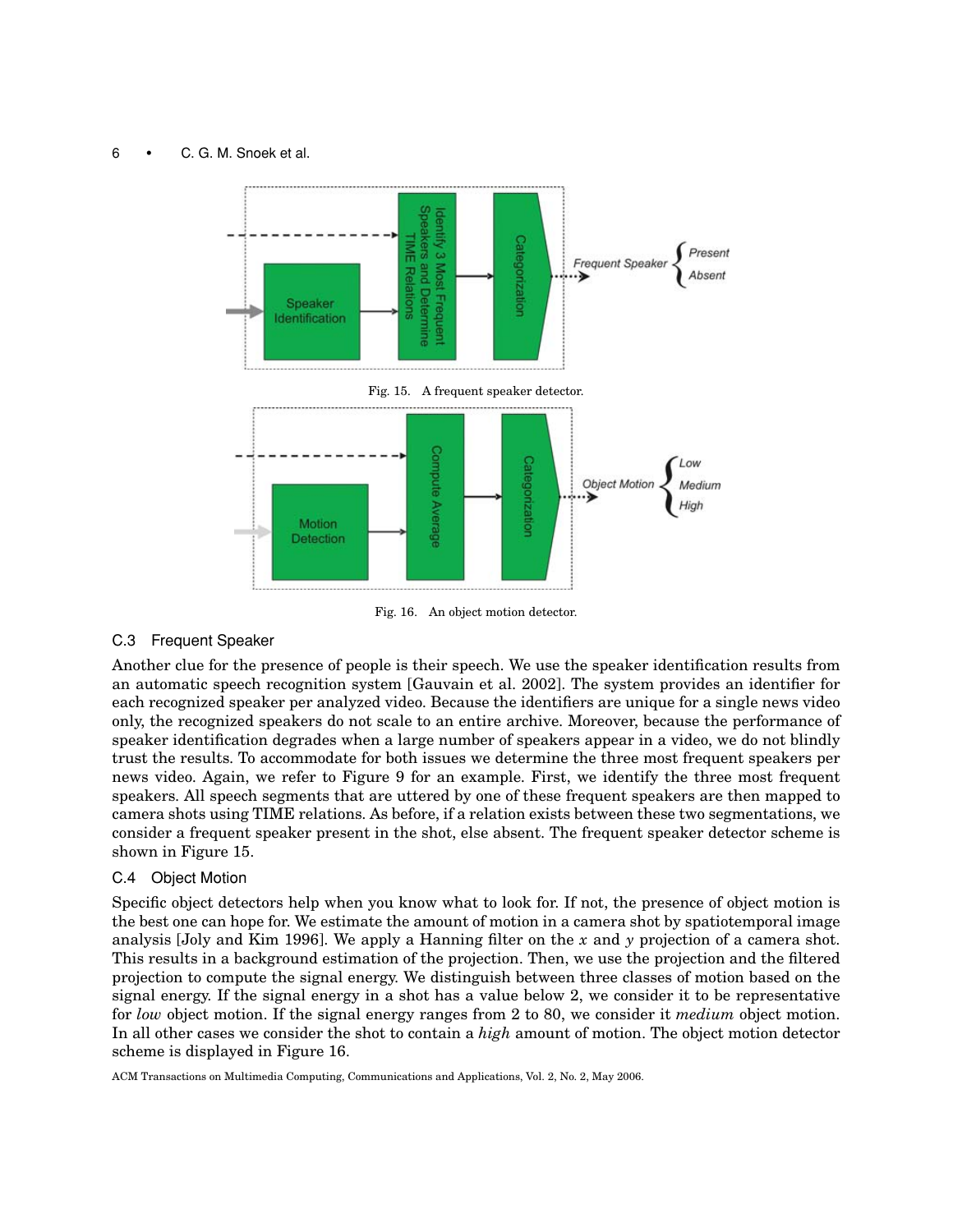

Fig. 17. An overlayed text length detector.

## C.5 Overlayed Text Length

Whereas the presence of overlayed text is an important indicator for layout style, the length of the recognized overlayed text string tells us something about its intended usage. Names, for example, are usually short. In contrast, product disclaimers in commercials are usually long. We apply video optical character recognition [Sato et al. 1999] to recognize overlayed text. We categorize the overlayed text length based on the number of recognized characters. We consider the string to be absent if less than 5 characters are recognized. This reduces the influence of false positives. We classify the recognized string as short if it contains 5 to 20 characters. It is classified as normal if it contains 20 to 40 characters, and in all other cases it is classified as long. The overlayed text length detector scheme is depicted in Figure 17.

# C.6 Video Text Named Entity

Besides the length of recognized overlayed text strings, it is interesting to know the type of annotation, for example, is it a name of someone who is interviewed, or a city scene of some known location? To obtain this information we rely on named entity recognition. Named entity recognition is known from the field of computational linguistics. Given a word, a named entity recognizer classifies it into one of eight categories: person, location, organization, date, time, percentage, monetary value, or none of the above. For our experiments we use a named entity recognizer based on Bikel et al. [1999], which is described in Yan et al. [2004]. Every string recognized by video optical character recognition is input for the named entity recognizer. We distinguish four classes of named entities: none, person, location, and others. Every recognized string is checked for the presence of one or more of the named entity types. To aggregate the string-based classification to shot level, every string that falls within the boundary of a shot is analyzed for the presence of named entities. This results in four features which are initially set to absent. If one of the strings in the shot contains one of the four named entities, the respective feature is set to present for the shot. The video text named entity detector scheme is pictured in Figure 18.

## C.7 Positive and Negative Keywords

Transcribed speech is also analyzed to learn positively correlated and negatively correlated keywords. First, we relate all uttered words to a camera shot segmentation. We then remove frequently occurring stopwords using SMART's English stoplist [Salton and McGill 1983]. Given a training set of annotated shots containing a certain concept, we learn a list of words that are uttered during these shots. The rationale is that these words probably have a positive relation with the concept under consideration. In a similar fashion, we learn a list of words that have a negative relation by taking all shots that do not have the annotation with the concepts. For unseen data we also relate the uttered words to a camera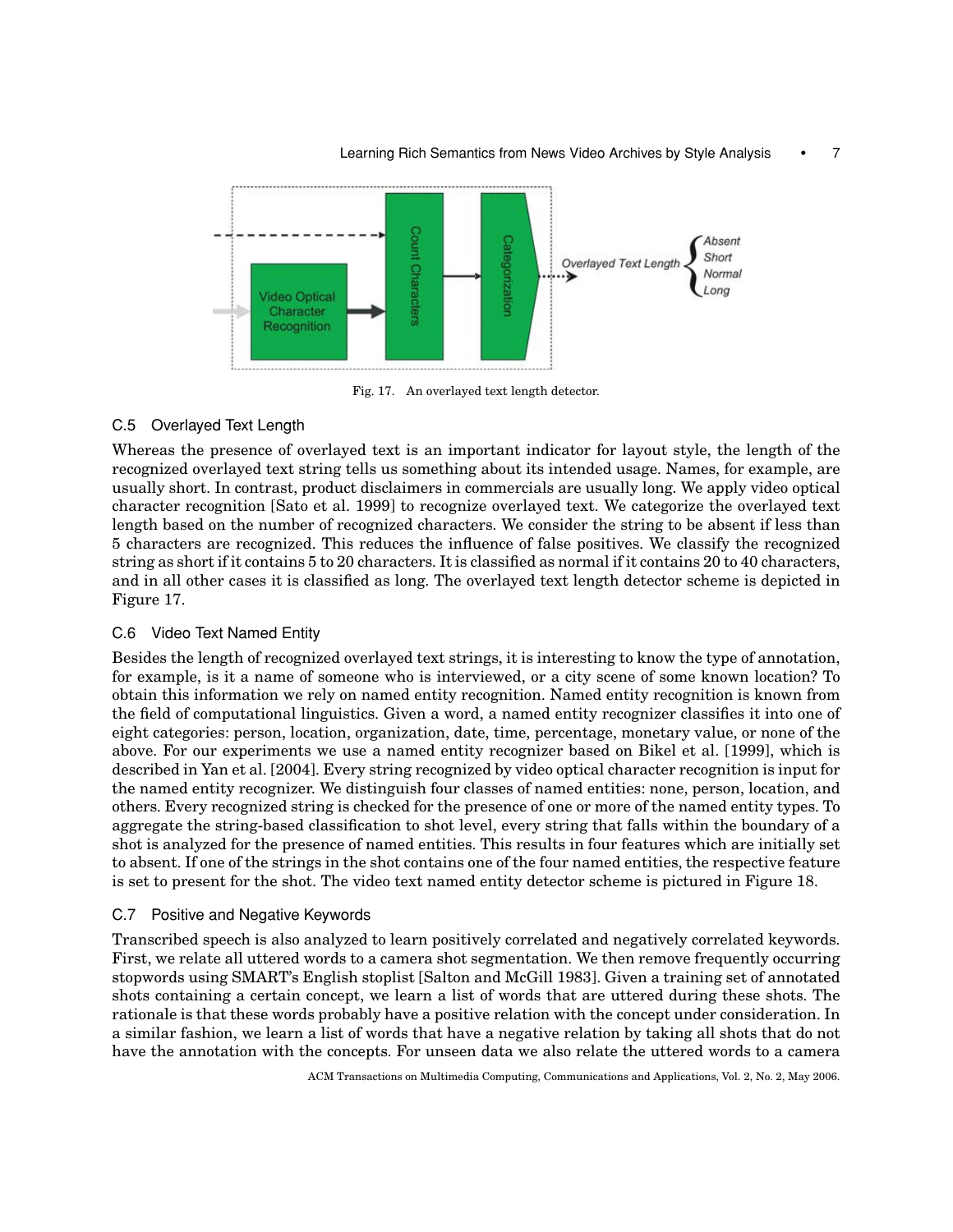



Fig. 19. Positive and negative keyword detection.

shot segmentation and remove the stopwords. The remaining words per shot are then compared to the positive word list and the negative word list. Based on the fraction of either positive or negative words in the shot we label a shot as *positively correlated*, *negatively correlated*, or *undecided*. The positive and negative keywords detector scheme is shown in Figure 19.

## D. CAPTURE DETECTORS

## D.1 Camera Distance

As an estimate for the camera distance we use a frame/face ratio proposed in Snoek [2000]. The ratio relates the width of detected faces to the width of the frame. We compute the face width from faces detected with a face detector [Schneiderman and Kanade 2004]. Based on the frame/face ratio we distinguish seven camera distance features: *extreme long shot, long shot, medium long shot, medium shot, medium closeup, closeup,* and *extreme closeup*. For every detected face we determine the camera distance. We aggregate all camera distances per analyzed frame to obtain a decision at shot level. If a camera distance is present in 20% of the analyzed frames we consider this distance present in the shot also. When no face is detected in a single frame of a camera shot the camera distance is set to absent for all features. In this case, we consider the camera distance unknown. The camera distance detector scheme is illustrated in Figure 20.

## D.2 Camera Work

Several kinds of camera work exist, each creating its own specific effect. For computation of camera work we use an algorithm based on the one reported in Joly and Kim [1996] and Tonomura et al. [1994]. Within a camera shot, the algorithm classifies all frames as belonging to one of six types of camera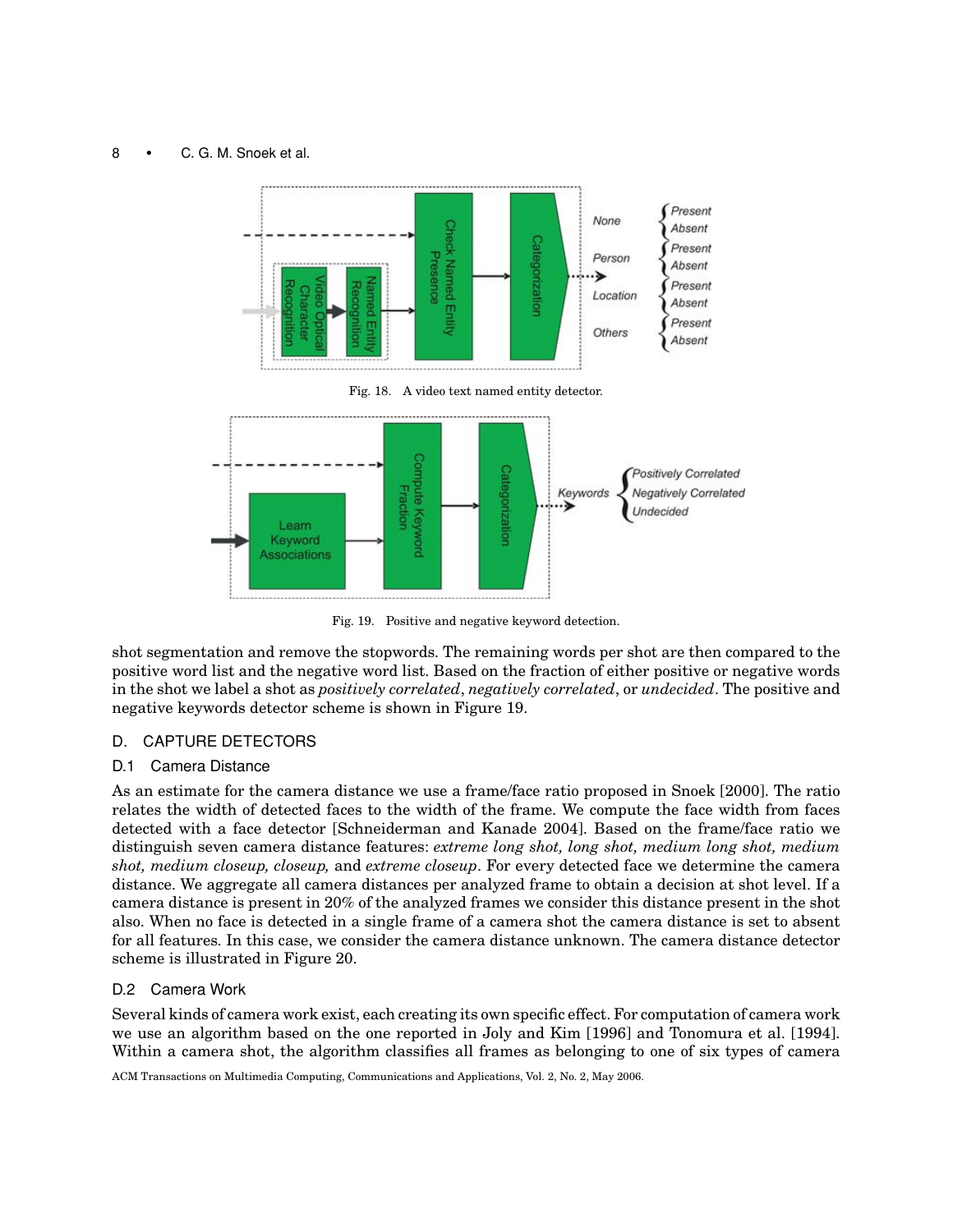#### Learning Rich Semantics from News Video Archives by Style Analysis • 9



Fig. 20. A camera distance detector.



Fig. 21. A camera work detector.

work: *static, pan, tilt, pan and tilt, zoom,* and *unknown*. To aggregate the frame-based classification to a decision at shot level, we first determine the fraction of frames in the shot that are assigned to one of the six types of camera work. Initially, all types of camera work are set as absent. The static camera feature for the entire shot is set as present if 90% of the frames in the shot are labeled as static. Each of the other five types of camera work is set as present if 10% of the frames in the shot are labeled with the respective operation. The rationale here is that, in general, a camera doesn't move for the entire duration of the shot. Hence, a small fraction of camera work is enough evidence to detect its presence. The camera work detector scheme is portrayed in Figure 21.

#### D.3 Camera Motion

Besides the detection of type of camera work, the aformentioned algorithm also indicates the amount of motion that is attached to the camera operation used. We use this camera motion as a feature. For each shot the average amount of camera motion is checked. If the value is below 0.1, we consider camera motion *low* in the shot. If the camera motion ranges from 0.1 to 10, we set the camera motion feature to *medium*. In all other cases the camera motion is set to *high*. The camera motion detector scheme is displayed in Figure 22.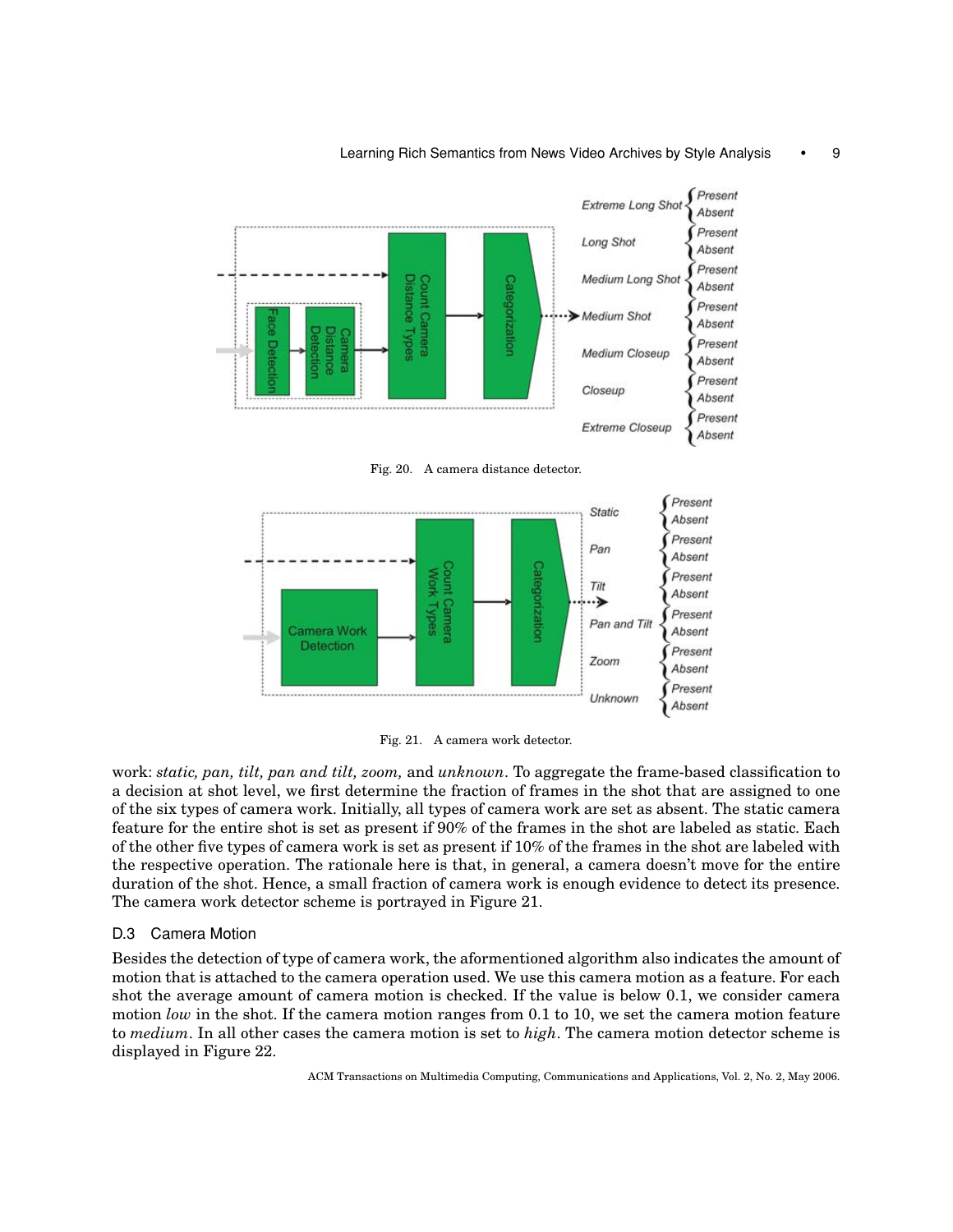

Fig. 23. A commercial detector.

# E. CONTEXT DETECTORS

## E.1 Commercial

Commercials are added by an author in between broadcasts of programs. In general, viewers interpret commercials as interruptions. As a result, we assume that most people are not interested in them. We detect commercials to prevent a false classification of news related concepts in commercials. We apply the commercial detector proposed in Hauptmann et al. [2003]. It labels key frames as either a commercial or not. The output is aligned with the camera shot segmentation. The commercial detector scheme is portrayed in Figure 23.

## E.2 News Anchor

In broadcast news an author adds a news anchor to summarize the news and to connect news stories. In general, the visual content of shots containing anchors is of limited interest. However, because anchors speak on a large number of topics their textual content may trigger a lot of false positive classifications of other concepts. We apply a news anchor detector [Hauptmann et al. 2003] to prevent this misclassification. It labels key frames as either a news anchor or not. The output is aligned with the camera shot segmentation. The news anchor detector scheme is illustrated in Figure 24.

## E.3 News Reporter

Similar to news anchors, news reporters also occur frequently in broadcast news. Again, the visual content of shots containing news reporters is usually of limited interest. To prevent misclassification of shots containing news reporters we apply a news reporter detector. It compares each recognized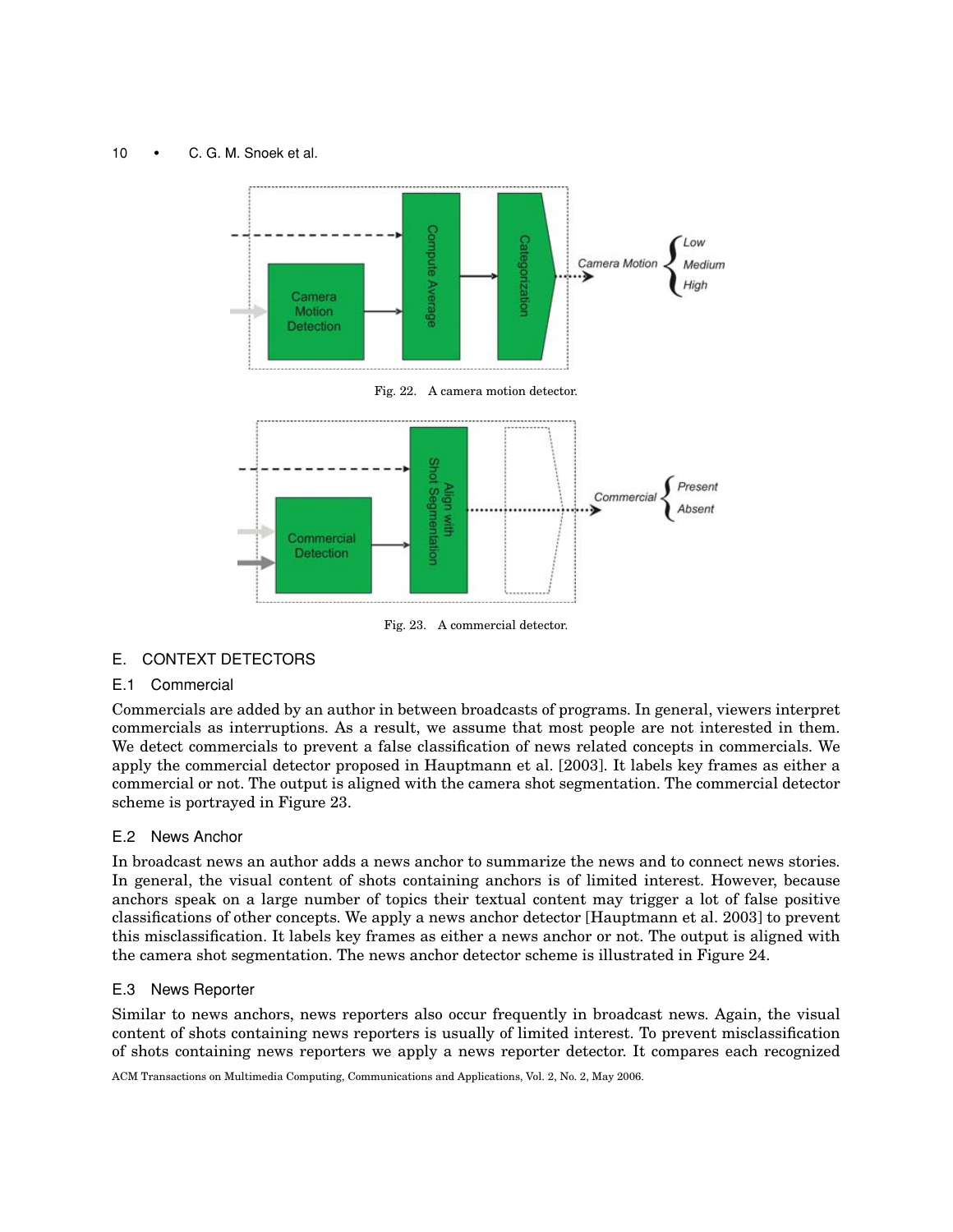

Fig. 25. A news reporter detector.

overlayed text string with a database of learned CNN and ABC affiliates. Since results of video optical character recognition contain errors we use the edit distance for comparison. If a match is found during a shot, we label it as a news reporter shot. The news reporter detector scheme is shown in Figure 25.

#### REFERENCES

- ADAMS, B., DORAI, C., AND VENKATESH, S. 2002. Toward automatic extraction of expressive elements from motion pictures: Tempo. *IEEE Trans. Multimedia 4*, 4, 472–481.
- BIKEL, D., SCHWARTZ, R., AND WEISCHEDEL, R. 1999. An algorithm that learns what's in a name. *Mach. Learn. 34*, 1–3, 211–231.

GAUVAIN, J., LAMEL, L., AND ADDA, G. 2002. The LIMSI broadcast news transcription system. *Speech Commun. 37*, 1–2, 89–108. HAUPTMANN, A., BARON, R., CHEN, M.-Y., CHRISTEL, M., DUYGULU, P., HUANG, C., JIN, R., LIN, W.-H., NG, T., MORAVEJI, N., PAPERNICK, N., SNOEK, C., TZANETAKIS, G., YANG, J., YAN, R., AND WACTLAR, H. 2003. Informedia at TRECVID 2003: Analyzing and searching

broadcast news video. In *Proceedings of the TRECVID Workshop*. NIST Special Publication. Gaithersburg, Md.

- JOLY, P. AND KIM, H.-K. 1996. Efficient automatic analysis of camera work and microsegmentation of video using spatiotemporal images. *Signal Process. Image Commun. 8*, 4, 295–307.
- QUENOT ´ , G., MORARU, D., BESACIER, L., AND MULHEM, P. 2002. CLIPS at TREC-11: Experiments in video retrieval. In *Proceedings of the 11th Text REtrieval Conference*, E. Voorhees and L. Buckland, eds. NIST Special Publication, vol. 500-251. Gaithersburg, Md.

SALTON, G. AND MCGILL, M. 1983. *Introduction to Modern Information Retrieval*. McGraw-Hill, New York.

SATO, T., KANADE, T., HUGHES, E., SMITH, M., AND SATOH, S. 1999. Video OCR: Indexing digital news libraries by recognition of superimposed caption. *Multimedia Syst. 7*, 5, 385–395.

SCHNEIDERMAN, H. AND KANADE, T. 2004. Object detection using the statistics of parts. *Intl. J. Comput. Vision 56*, 3, 151–177.

- SNOEK, C. 2000. Camera distance classification: Indexing video shots based on visual features. M.S. thesis, Univ. van Amsterdam.
- SNOEK, C. AND WORRING, M. 2005. Multimedia event-based video indexing using time intervals. *IEEE Trans. Multimedia 7*, 4, 638–647.